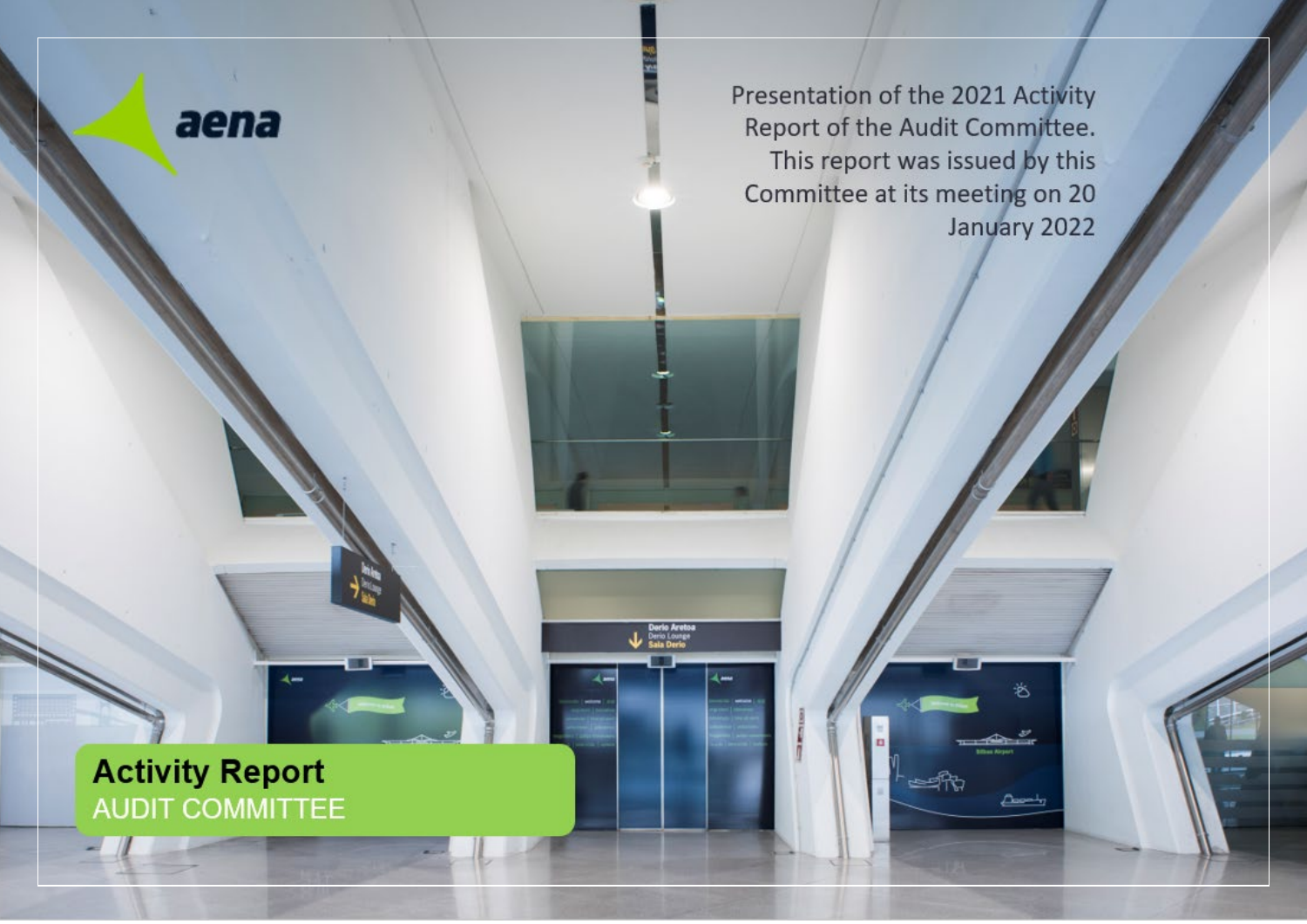

## Contents

|      | Introduction |
|------|--------------|
| 2.   |              |
| 3.   |              |
| 4.   |              |
| 5.   |              |
| 6.   |              |
| 6.1. |              |
| 6.2  |              |
| 6.3  |              |
| 6.4  |              |
| 6.5. |              |
| 6.6. |              |
| 6.7  |              |
| 7.   |              |
| 8.   |              |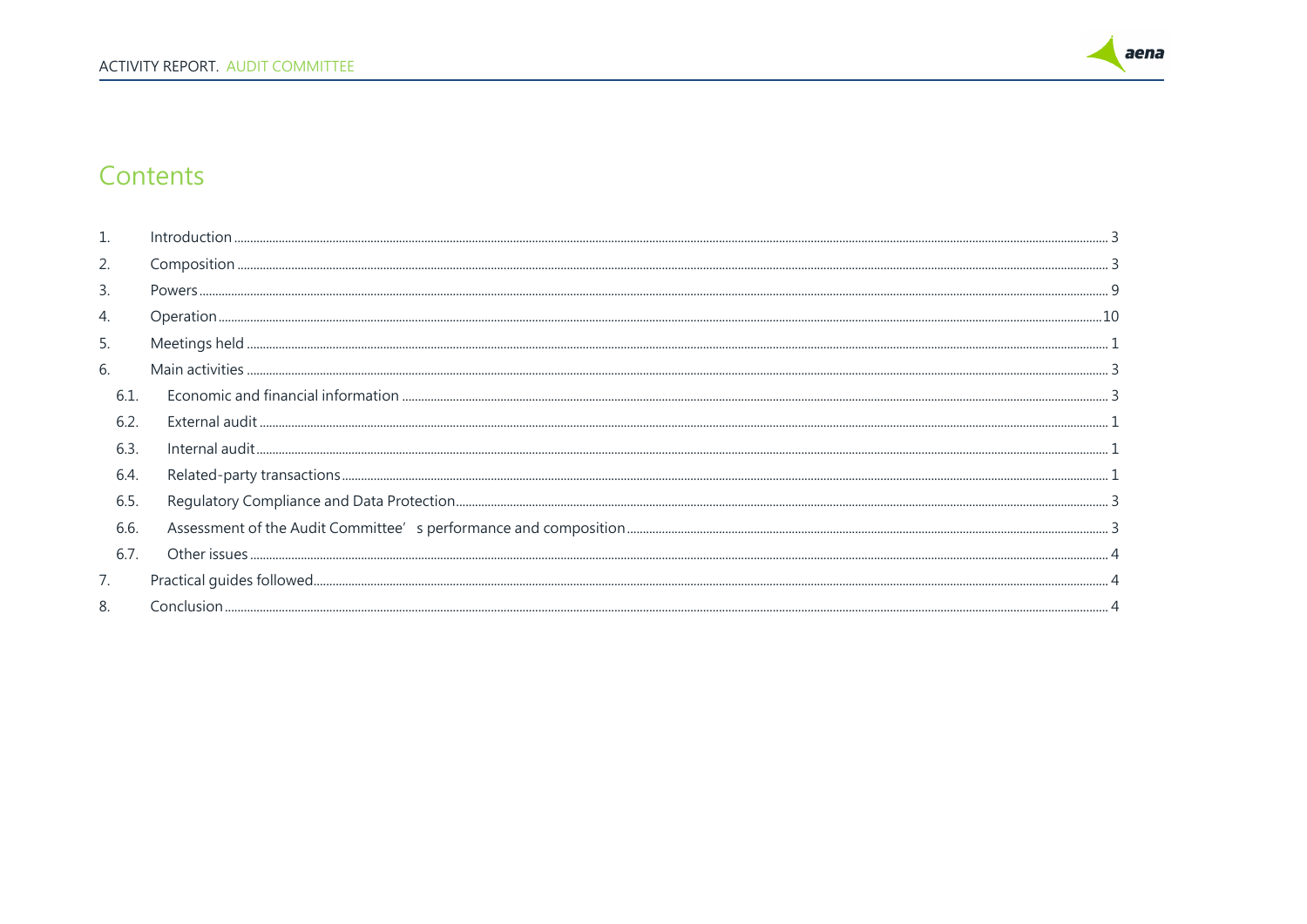

# <span id="page-2-0"></span>1.Introduction

The Audit Committee was set up by the Board of Directors on 27 July 2011 and was subsequently amended to comply with the provisions of Article 529 terdecies, Section Two of Royal Legislative Decree 1/2010, of 2 July, enacting the consolidated text of the Corporate Enterprises Act ("**LSC**"). It is also regulated by Article 23 of the Regulations of the Board of Directors of Aena, S.M.E., S.A. ("**Aena**") and by Article 43 of Aena's Bylaws.

In accordance with the provisions of the above regulation, the Audit Committee is an internal information and advisory body which has no executive functions but rather the power to inform, advise and make proposals in the areas within its remit

# <span id="page-2-1"></span>2. Composition

As provided under Article 23 section (i) of the Board of Directors Regulations, the Audit Committee is composed of five (5) members who must be Non-Executive Directors.

The Secretary of the Audit Committee can be one of its members or the Secretary or Deputy Secretary of the Board of Directors. In the case The primary function of the Audit Committee is that of providing support to the Board of Directors in its functions of supervision and, specifically, it has the competence to report to the General Shareholder's Meeting on questions raised in relation with those matters which are in the competence of the Audit Committee and, in particular, on the results of the audit, explaining how this has contributed to the integrity of the financial information and the function that the committee has undertaken in this process. In this sense, the Audit Committee sees that the Board of Directors endeavours to present the financial statements to the General Shareholder's Meeting without limitations or reservations in the audit report and that, in the exceptional circumstances that there should be

reservations, both the Chairwoman of the Audit Committee and the auditors explain with clarity to the shareholders the content and scope of such limitations or reservations. This Committee also has important powers in the area of control and oversight of financial and non-financial risks.

The Annual Report on the activities of the Audit Committee has been prepared pursuant to the provisions of section (iii) 20 of the aforementioned Article 23 of the Board of Directors Regulations of Aena, Technical Guide 3/2017 on Audit Committees of Public Interest Entities and Recommendation 6 of the Code of Good Governance of Listed Companies (CBG) prepared by the CNMV.

The Board of Directors appoints the members of the Audit Committee, and also its Chairman and Secretary, by absolute majority.

The Chairman of the Audit Committee is appointed from among the Independent of the latter, the Secretary may not have status as a member of the Audit Committee.

Directors who are its members and must be replaced every four (4) years. The Chairman may be re-elected after a gap of one (1) year after ceasing to perform such duties.

In accordance with Article 23 section (i).3 of the Board of Directors Regulations, the members of the Audit Committee are appointed taking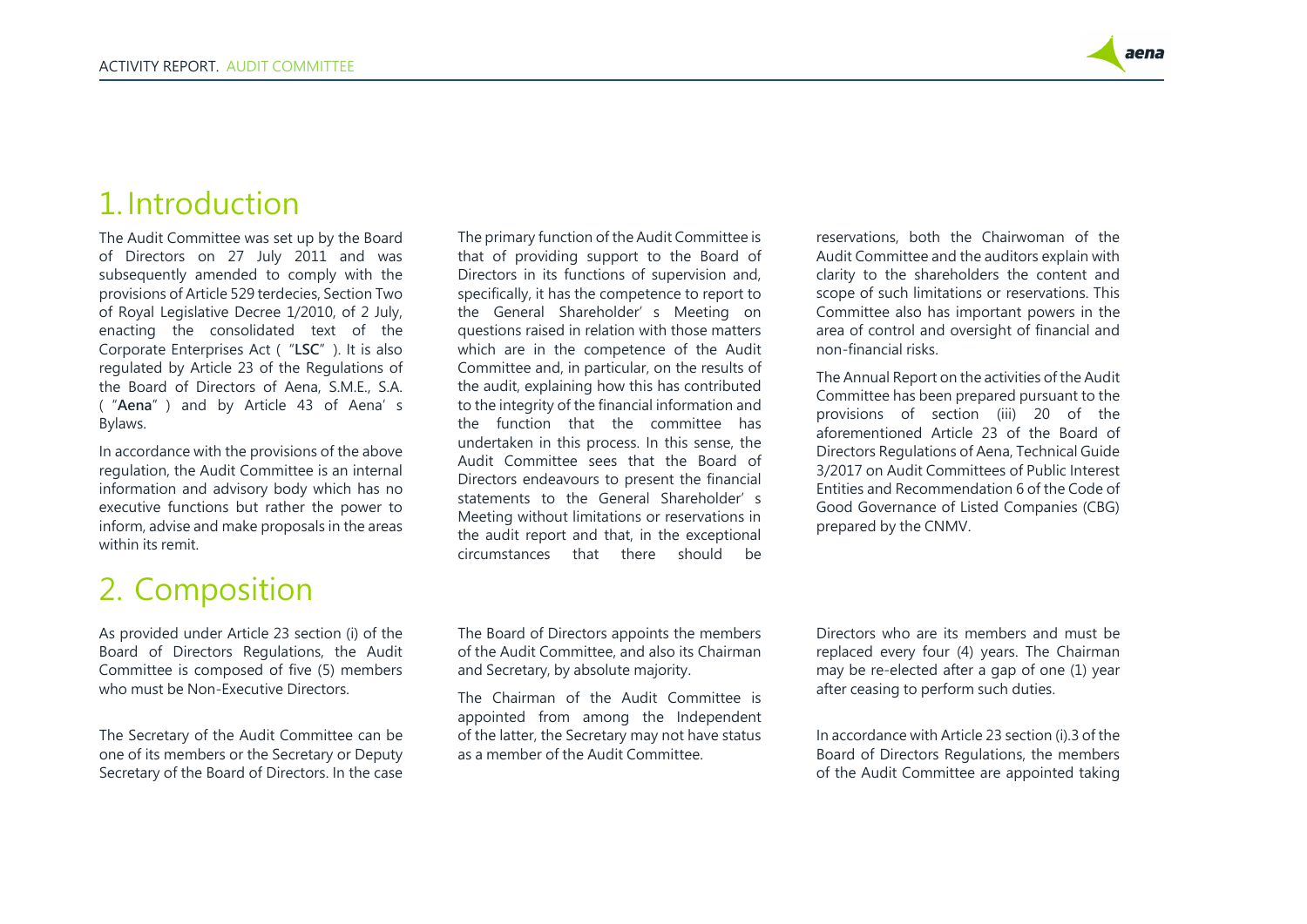

into account their knowledge and experience in accounting or auditing or in both areas. The majority of them are Independent Directors.

In 2021, the Audit Committee was made up of three (3) independent and two (2) proprietary directors, where the Secretary of the

Committee was the Non-Board Secretary of the Board of Directors, as follows:

| <b>Name</b>                                                                                                                                    | <b>Position</b> | Appointment | <b>Termination of duties</b> |
|------------------------------------------------------------------------------------------------------------------------------------------------|-----------------|-------------|------------------------------|
| Ms. Leticia Iglesias Herraiz<br>- Contractor Advised Advised Advised Advised Advised Advised Advised Advised Advised Advised Advised Advised A | .<br>hairwoman  | 09/04/2019  | -----                        |

#### **(Independent)**

She holds a degree in Economics and Business Studies. Business Studies Section, specialising in Finance at the Comillas Pontifical University (ICADE). She is a member of the Official Register of Auditors of Spain (ROAC).

She began her career in 1987 in Arthur Andersen's Audit Division. Between 1989 and 2007, she worked at the National Securities Market Commission (CNMV).

From 2007 to 2013, she was CEO at the Spanish Institute of Chartered Accountants (ICJCE). From 2013 to 2017 she was also an Independent Director, a member of the Executive Committee, Chairwoman of the Global Risk Committee and a member of the Audit Committee at Banco Mare Nostrum, S.A. (BMN).

During 2017 and 2018, she held the positions of Independent Director at Abanca Servicios Financieros, EFC, and was Chairwoman of the Joint Audit and Risk Committee.

Since May 2018, she has been an Independent Director, Chairwoman of the Audit and Compliance Committee and member of the Comprehensive Risk Committee of ABANCA CORPORACION BANCARIA, S.A.

Since October 2018, she has been an Independent Director and Chairwoman of the Audit and Control Committee of LAR ESPAÑA REAL ESTATE SOCIMI, S.A.

On 9 April 2019 she was appointed Director of Aena, S.M.E., S.A. and Chairwoman of the Audit Committee. She has also been a member of the Sustainability and Climate Action Committee since 28 April 2021.

| <b>Name</b>                               | Positior | Appointment | <b>Termination of duties</b> |
|-------------------------------------------|----------|-------------|------------------------------|
| Mr. Jaime Terceiro Lomba<br>(Independent) | Member   | 03/06/2015  | ------                       |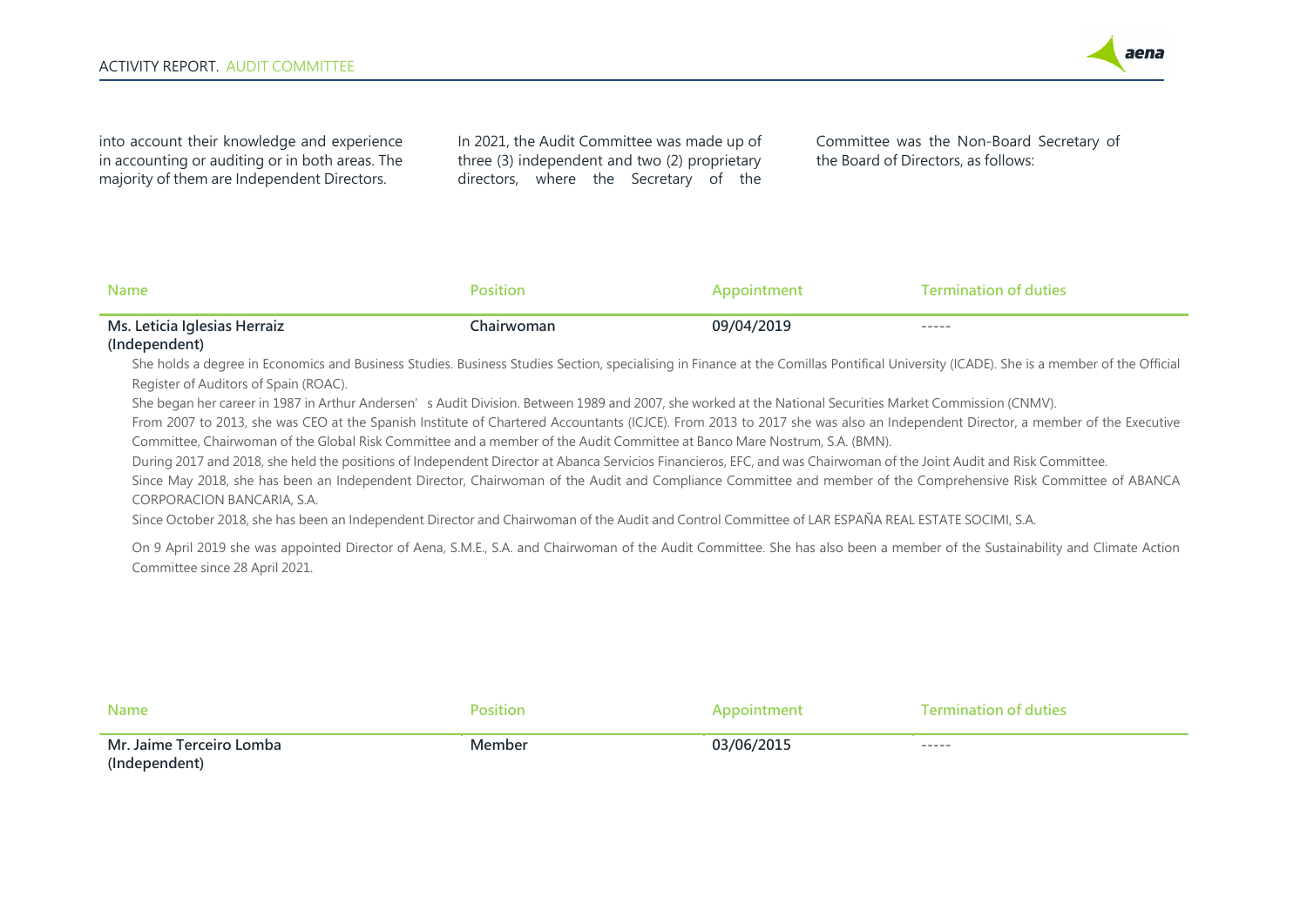

He holds a degree in Engineering and a PhD in Aeronautical Engineering, with distinction, from the Polytechnic University of Madrid; he also holds a degree in Economic Science, with distinction, from the Autonomous University of Madrid and a Diplom Ingenieur from Messerschmitt-Bölkow-Blohm (MBB) in Munich.

Since 1980 he has been a Professor of Economic Analysis at the Faculty of Economic Science of Complutense University, of which he has been Vice-Rector. He is a registered member of the Royal Academy of Moral and Political Sciences and was awarded the King of Spain Prize in Economics. From 1981 to 1983 he was the General Manager of Expansion and General Manager of Planning and Investments in the Banco Hipotecario de España.

From 1988 to 1996 he was Executive Chairman of Caja de Madrid, has been a director of Bankinter and is a member of the board of trustees of several foundations.

He was appointed Director of Aena, S.A. on 3 June 2015 and is a member of the Audit Committee and of the Executive Committee.

| <b>Name</b>                                  | Position      |            | <b>Cermination of duties</b> |
|----------------------------------------------|---------------|------------|------------------------------|
| Mr. Francisco Ferrer Moreno<br>(Proprietary) | <b>Member</b> | 16/07/2018 | 27/09/2021                   |

### He has a degree in Economics and Business Studies from the University of Murcia. As an inspector and auditor of the Region of Murcia he has had a professional career spanning over 30 years with the State Administration Services and the Regional Government of Murcia.

Since June 2018, he has been Director of the Cabinet of the State Secretary for Infrastructure, Transport and Housing. Previously he was Chief Delegate Inspector in the Department of Public Works and the Public Health Service Body of Murcia. He has also been head of the Accounting and Public Auditing Divisions of the General Inspection Service, with expertise on companies, entities, consortiums and foundations in the public sector in the Region of Murcia.

He has additionally been an associate lecturer in the Introduction to Economic Analysis Department at the University of Murcia and Secretary of the Board of Directors of Caja de Ahorros de Murcia. At present he is the Secretary of the Board of Trustees of the foundation of the same name.

On 16 July 2018 he was appointed Director of Aena, S.M.E., S.A. and a member of the Audit Committee.

On 27 September 2021, he resigned as a member of the Board of Directors of Aena and, consequently, as a member of the Audit Committee due to his new appointment as General Secretary in another company. Mr. Raúl Míguez Bailo has been appointed in his place as a new member of this Committee.

| <b>Name</b>                                         |        | Appointment | <b>Termination of duties</b> |
|-----------------------------------------------------|--------|-------------|------------------------------|
| Ms. Marta Bardón Fernández-Pacheco<br>(Proprietary) | Member | 27/11/2018  | 14/10/2021                   |

She has a degree in Economics from the Autonomous University of Madrid and holds a Diploma in European Economy Specialised Studies from the Université Libre de Bruxelles. She has been a senior government economist and trade specialist since 2003.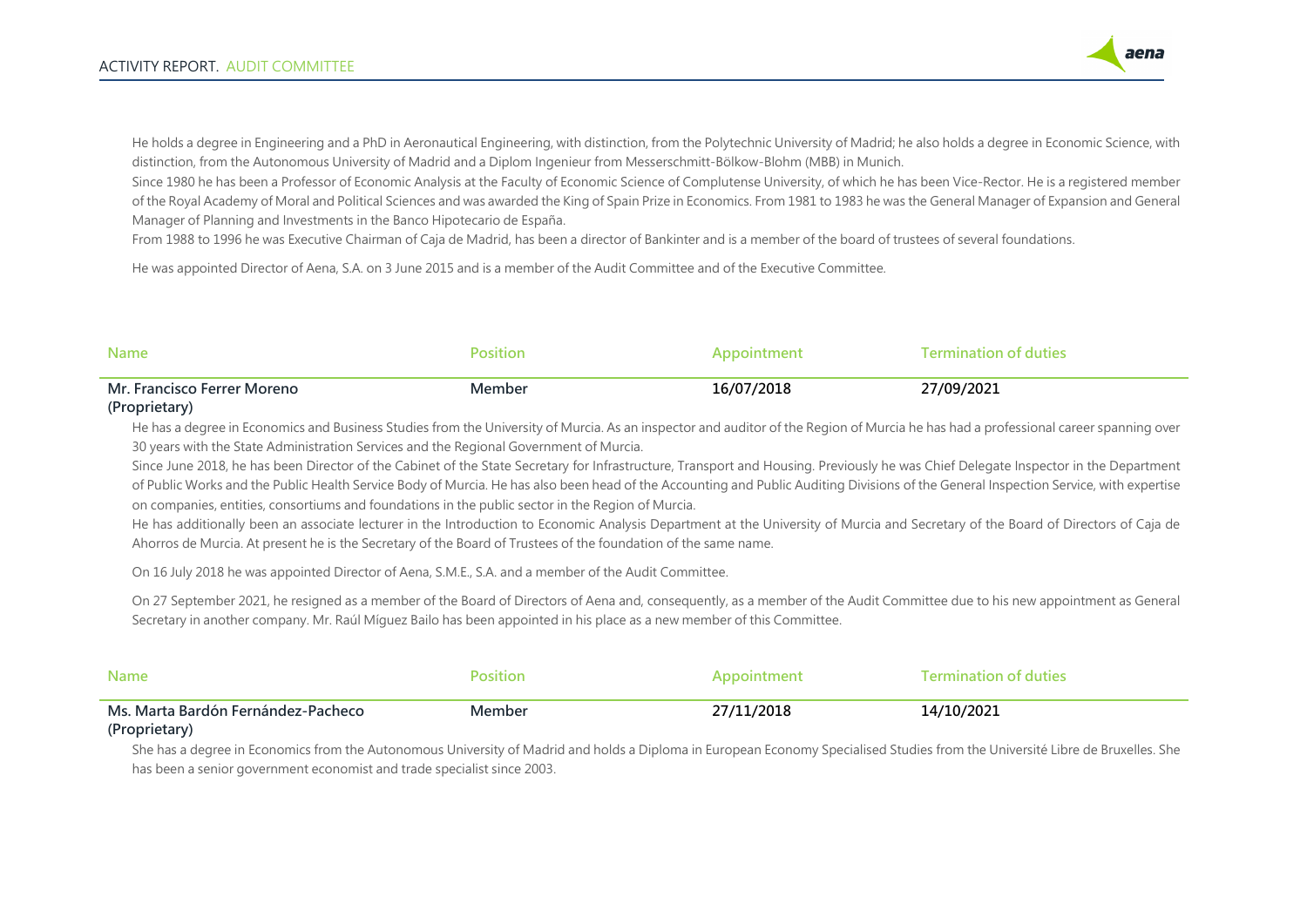

She has 15 years' experience in the domestic and international public sectors.

Since September 2018 she has been Deputy General Director of Sector Analysis in the Directorate General for Economic Policy in the Ministry of Economic and Business Affairs. She has previously held positions such as:

Various positions in the Directorate General for Competition in the Ministry of Economy, Deputy Director of the Information and Publications Division of the Directorate General for Investment and Information at ICEX (Spanish Foreign Trade Institute), Advisor to the Chairman of the National Competition Commission (CNC) and advisory member of the Competition Directorate of the National Commission on Markets and Competition.

From February 2009 to October 2010 she worked as adviser to the Spain representatives in the World Bank Board of Directors in Washington DC.

In the international arena, from March 2015 until July 2018 she worked as a consultant for the World Bank advising on economic regulation and competition and carrying out projects in various countries such as Kuwait, Kenya and the Philippines.

On 27 November 2018 she was appointed as a Director of Aena SME, S.A. and a member of the Audit Committee.

On 14 October 2021, he resigned as a member of the Board of Directors of Aena and, consequently, as a member of the Audit Committee due to his new appointment to the Permanent Representation of Spain before the European Union in Brussels. Mr. Manuel Delacampagne Crespo has been appointed in his place as a new member of this Committee.

| Name                | nsitio.  | noointmen | <b>Termination of duties</b> |
|---------------------|----------|-----------|------------------------------|
| Mr. Juan Río Cortés | .vlember | :/2020    | ------                       |

### **(Independent)**

Industrial Engineer from the Polytechnic University of Barcelona and trained at the Royal Institute of Technology in Stockholm, Sweden, and at IESE London Business School. He also holds an MBA in Finance, Strategy and Entrepreneurship.

He has a solid professional background, with more than 20 years of experience in the TMT sector, an area where he has spent almost a decade specialising in emerging markets in Europe, the Middle East, Africa and Asia. He has worked in more than 20 countries on four continents with different types of teams.

Mr. Río's expertise in the technology and the telecommunications industry gives him a thorough understanding of the digital landscape, including the natural development of the business model, partnerships and how to value digital services.

He is currently the Senior Managing Director at the San Francisco headquarters of the American consulting firm FTI Consulting, where he is part of the Strategic Consulting team in telecommunications, media and technology (TMT) in the United States.

Before that, he was Chairman of Delta Partners Corp. a leading multinational advisory and investment firm in TMT, and head of its Silicon Valley office. In July 2020, FTI Consulting acquired Delta Partners.

He has also served as an executive at various multinational firms such as McKinsey & Co, Bank of America/Merrill Lynch and Oliver Wyman.

On 22 December 2020 he was appointed Director of Aena, S.M.E., S.A. and a member of the Audit Committee.

**Name Position Position Appointment Termination of duties**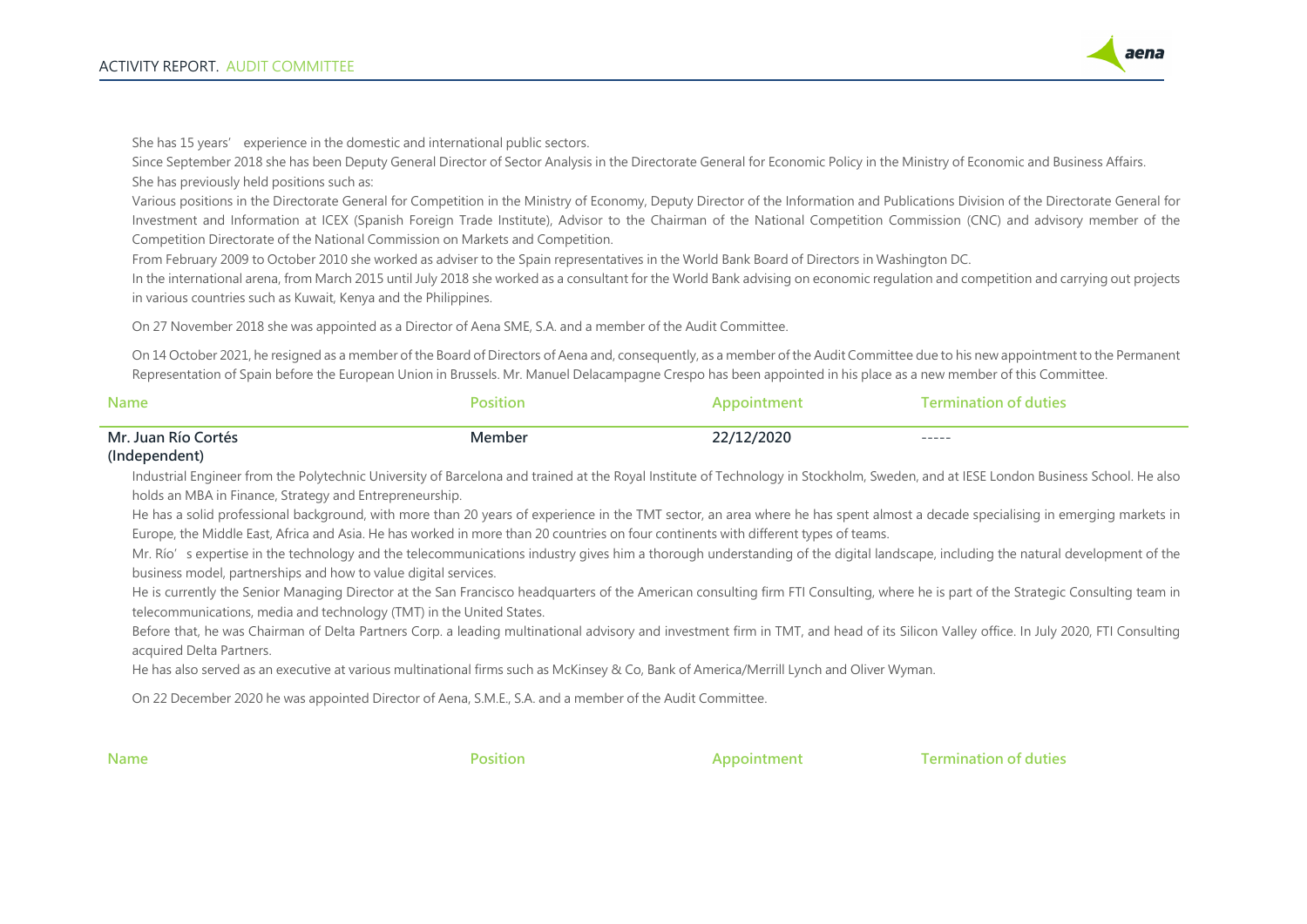

| Mr. Raúl Míguez Bailo                                                                                     | Member                                                                                                                                 | 28/09/2021  | -----                                                                                                                                                                                                                                                                                                                                                                                                                                                                                                                                                                 |  |
|-----------------------------------------------------------------------------------------------------------|----------------------------------------------------------------------------------------------------------------------------------------|-------------|-----------------------------------------------------------------------------------------------------------------------------------------------------------------------------------------------------------------------------------------------------------------------------------------------------------------------------------------------------------------------------------------------------------------------------------------------------------------------------------------------------------------------------------------------------------------------|--|
| (Proprietary)                                                                                             |                                                                                                                                        |             |                                                                                                                                                                                                                                                                                                                                                                                                                                                                                                                                                                       |  |
| management training programme at ESADE.                                                                   |                                                                                                                                        |             | Civil engineer from the Polytechnic University of Madrid, who has a Master's degree specialising in the construction and maintenance of railway infrastructures, as well as a                                                                                                                                                                                                                                                                                                                                                                                         |  |
|                                                                                                           | in tunnelling and worked on the Guadarrama tunnels of the Madrid-Valladolid high-speed railway line.                                   |             | His professional career has been linked to railway infrastructure from the beginning and he is currently Cabinet Director of the Secretary of State for Transport, Mobility and Urban<br>Development. He started working in the private sector in a construction company for the Madrid - Barcelona high-speed railway line. He then joined an engineering firm specialising                                                                                                                                                                                          |  |
|                                                                                                           |                                                                                                                                        |             | After these professional experiences, he joined ADIF through the Public Employment Offer, an institution where he developed his career over 17 years until his appointment in the<br>Ministry of Transport, Mobility and Urban Agenda. At the Railway Infrastructure Administration, he started his career in the public sector as a construction manager and subsequently<br>held positions of responsibility in the field of high-speed rail construction. At ADIF, he held the positions of Director of Operations Supervision, Internal Audit Director and Deputy |  |
| Director for the Presidency in 2018-2021.<br>In September 2021, he was appointed Director of EPE ADIF AV. | For several years, he taught as a lecturer in the Master's degree programme in Tunnelling and Underground Construction at AETOS - UPM. |             |                                                                                                                                                                                                                                                                                                                                                                                                                                                                                                                                                                       |  |
|                                                                                                           | On 28 September 2021 he was appointed Director of Aena, S.M.E., S.A. and a member of the Audit Committee and the Executive Committee.  |             |                                                                                                                                                                                                                                                                                                                                                                                                                                                                                                                                                                       |  |
| <b>Name</b>                                                                                               | <b>Position</b>                                                                                                                        | Appointment | <b>Termination of duties</b>                                                                                                                                                                                                                                                                                                                                                                                                                                                                                                                                          |  |

| Mr.<br>o      | $-0$ $-1$ | ------ |  |
|---------------|-----------|--------|--|
| (Dronrighton) |           |        |  |

#### **(Proprietary)**

He is currently holds the position of Deputy Director for Sector Analysis (from September 2021).

As a career civil servant, he began his professional career at the State Secretariat for Trade. He was then appointed Spain's representative on the Executive Board of the African Development Bank Group in Tunisia between 2010 and 2013.

Until 2015, he worked at the Ministry of Economy and Competitiveness in Madrid on issues related to multilateral financial institutions and development cooperation policies.

In 2020, he started working in the Directorate General for Economic Policy in the field of regulatory affairs, and was appointed Deputy Director for Sector Analysis in September 2021. In addition to his career in the General State Administration, he was a member of the Board of Directors of Sociedad Estatal Correos (Spanish Postal Service) and the Sociedad Hipódromo de la Zarzuela (Zarzuela Hippodrome Society), also chairing the Audit Committee of the latter.

On 28 October 2021 he was appointed Director of Aena, S.M.E., S.A. and a member of the Audit Committee.

**Name Position Position Appointment Termination of duties**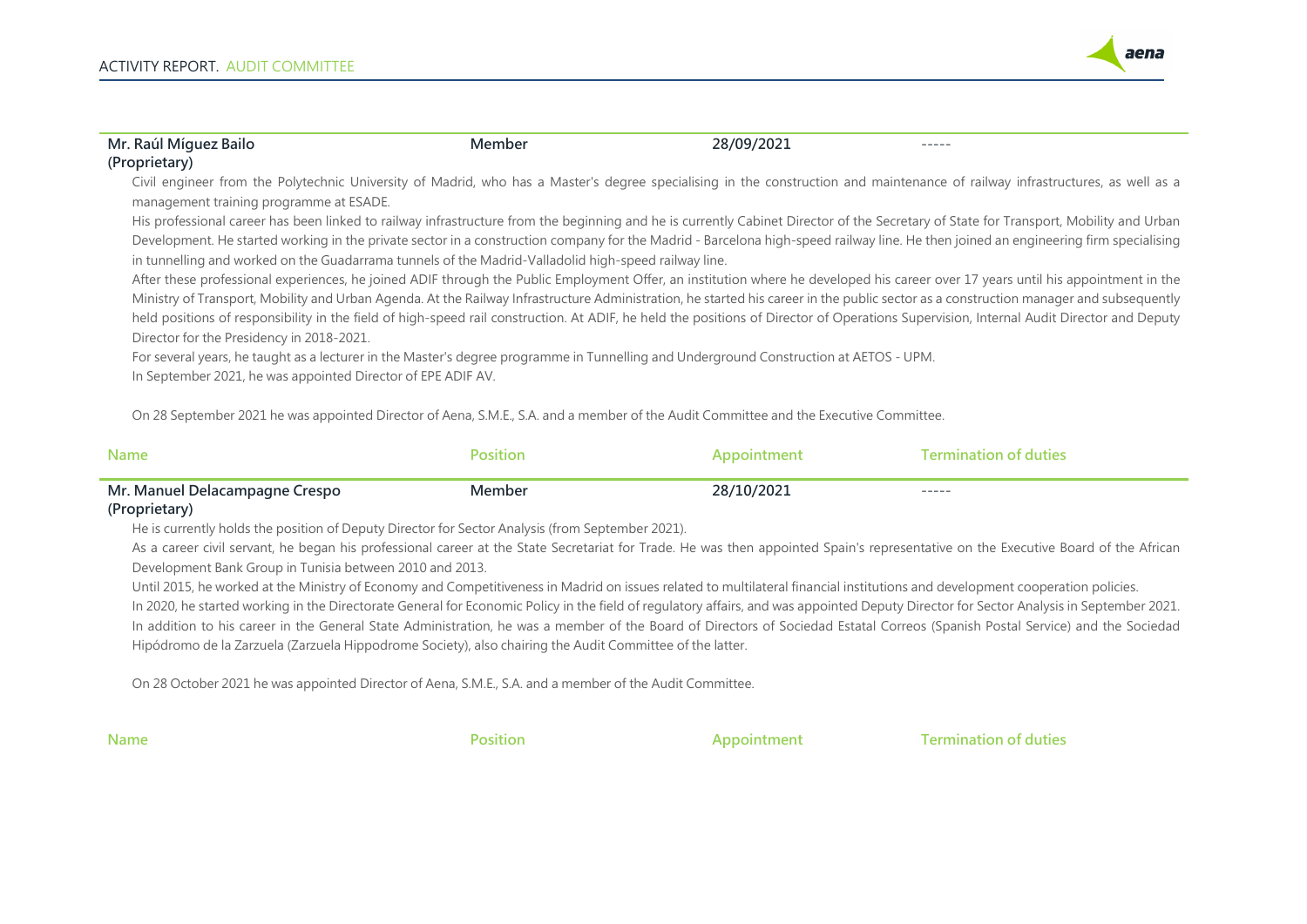

### **Mr. Juan Carlos Alfonso Rubio Non-Board Secretary 15/01/2018** -----

He has a degree in Law from the Autonomous University of Madrid, is a specialist in Regulatory Law and an Attorney for the Government. He has also completed the IESE Hot Top Programme and the ICEX-CECO International Management Programme.

He held a number of positions in both the public and private sectors prior to joining Aena. As an Attorney for the Government he has had various roles; he was Secretary of the Board of Directors and Legal Director at the Spanish Post Office; partner in charge of Telecommunications and Public Law at KPMG Abogados; Legal Director at Sogecable (main Spanish pay TV); Coordination Director at the Spanish State Lotteries; Deputy General Director of Gambling Regulation in the Ministry of Economy and Finance; General Secretary and Secretary of the Board of Directors at ICEX España Exportación e Inversiones; and most recently, General Secretary and Deputy Secretary of the Board of Directors at CESCE.

He has been General Secretary of Aena S.M.E., S.A. since 9 January 2018, and Secretary of its Board of Directors since 15 January 2018.

# <span id="page-7-0"></span>3.Powers

Under Article 43 of Aena's Bylaws and Article 23 of the Regulations of the Board of Directors of Aena, the Audit Committee is vested with the following powers, in short:

### • **In relation to the auditor:**

Present to the Board of Directors, for submission to the General Shareholders' Meeting, the proposals for the selection, appointment, re-election and replacement of external auditors, as well as the terms and conditions of their engagement.

Receiving regularly from the external auditor information on the audit plan and the results of its workings, and seeing to it that the senior management takes its recommendations into account.

Ensure the independence of the External Auditor by issuing a report on it that will be published on the company's website sufficiently far in advance of the General Shareholders' Meeting. Ensure that the auditor's remuneration does not compromise its quality and independence.

Liaise with the external auditors in order to learn about and inform the Board of the results of the audit of the company's financial statements and the other issues raised while such audit is being conducted.

When any other type of audit is carried out, liaise with the auditors in order to learn about the results and conclusions of the work to be performed by way of follow-up on their recommendations.

Ensure that the external auditor has an annual meeting with the Board of Directors to report on the work done and on the progress of the accounting situation and risks affecting the company.

### • **In relation to information and internal control systems:**

Supervision of the financial information that is submitted to the Board of Directors and which as the company is listed it must disclose on a regular basis.

Review the Annual Accounts and Management Report submitted to the Board for their preparation in accordance with current regulations.

Ensure that the Board of Directors presents the accounts to the General Shareholders' Meeting without reservations or qualifications in the audit report.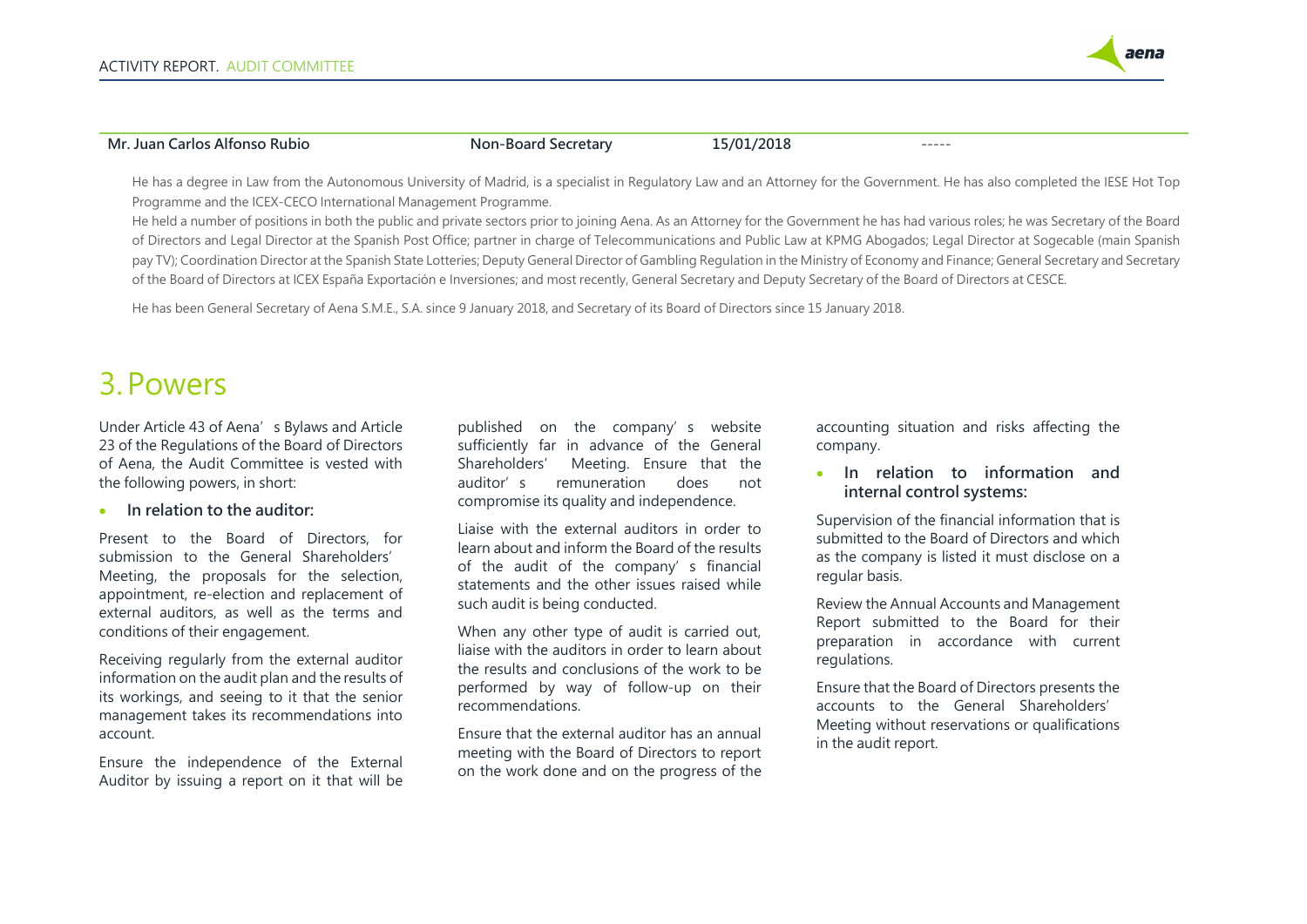Inform the Board of Directors of the results of the audit of the Annual Accounts carried out by the external auditor or of other control actions carried out by the General State Comptroller or the Court of Auditors.

Follow-up on the recommendations made by the auditors.

Coordinate and receive information from the bodies in charge of compliance, as well as the review of the policy of regulatory compliance and the supervision of the management of the Whistleblower Channel.

• **In relation to risk control**:

Identify the different types of risks faced by the Company.

Oversee the design of and compliance with appropriate economic and financial management processes.

Supervise a mechanism that enables employees to report in a confidential manner

# <span id="page-8-0"></span>4. Operation

According to Article 23. (iii) section 15 of the Board of Directors Regulations, the Audit Committee meets at least once a quarter and as often as may be deemed appropriate, as called by its Chairman by his own decision or at the request of two (2) of its members, the Chairman of the Board of Directors, of the Executive Committee or, as the case may be, of the Chief Executive Officer.

and, if possible and appropriate, anonymously, any accounting and financial irregularities of potential importance.

Periodically review the company's internal control and financial and non-financial risk management systems, which covers operational, technological, legal, social, environmental, political and reputation risks, so that the main risks are properly identified, managed and disclosed.

• **In relation to the internal audit:**

Oversee the internal audit process and receive information on an annual basis about its work plan and any incidents that occur while it is being conducted, ensuring the independence and effectiveness of the internal audit function and proposing the selection, appointment, reelection and relieving of duties of the head of the internal audit service;

Propose the budget for this service and approve its orientation and work plans, ensuring that its activity is mainly focused on the relevant risks of the Company.

aena

• **In relation to other matters:**

Inform the Board about the meetings it holds and about the actions it carries out in the performance of its functions.

Inform the Board of Directors on the prospectuses on the issue, admission and all other documentation relating to share issues or admissions.

Inform the Board of Directors on the creation or acquisition of stocks in special purpose vehicles or based in countries or territories considered tax havens, as well as any other transaction or operation of a similar nature which might be so complex as to undermine the transparency of the Aena Group (the "**Group**").

Report to the Board of Directors about relatedparty transactions.

The Audit Committee meets whenever the Board of Directors should request the issue of a report or the approval of proposals within the scope of its remit and provided that, in the opinion of its Chairman, it is appropriate for the good development of its purposes.

The Audit Committee is validly constituted when the meeting is attended, in person or represented, by more than half of its members.

Resolutions are adopted by absolute majority of the Directors attending the meeting, the Chairman having a casting vote in the event of a tie.

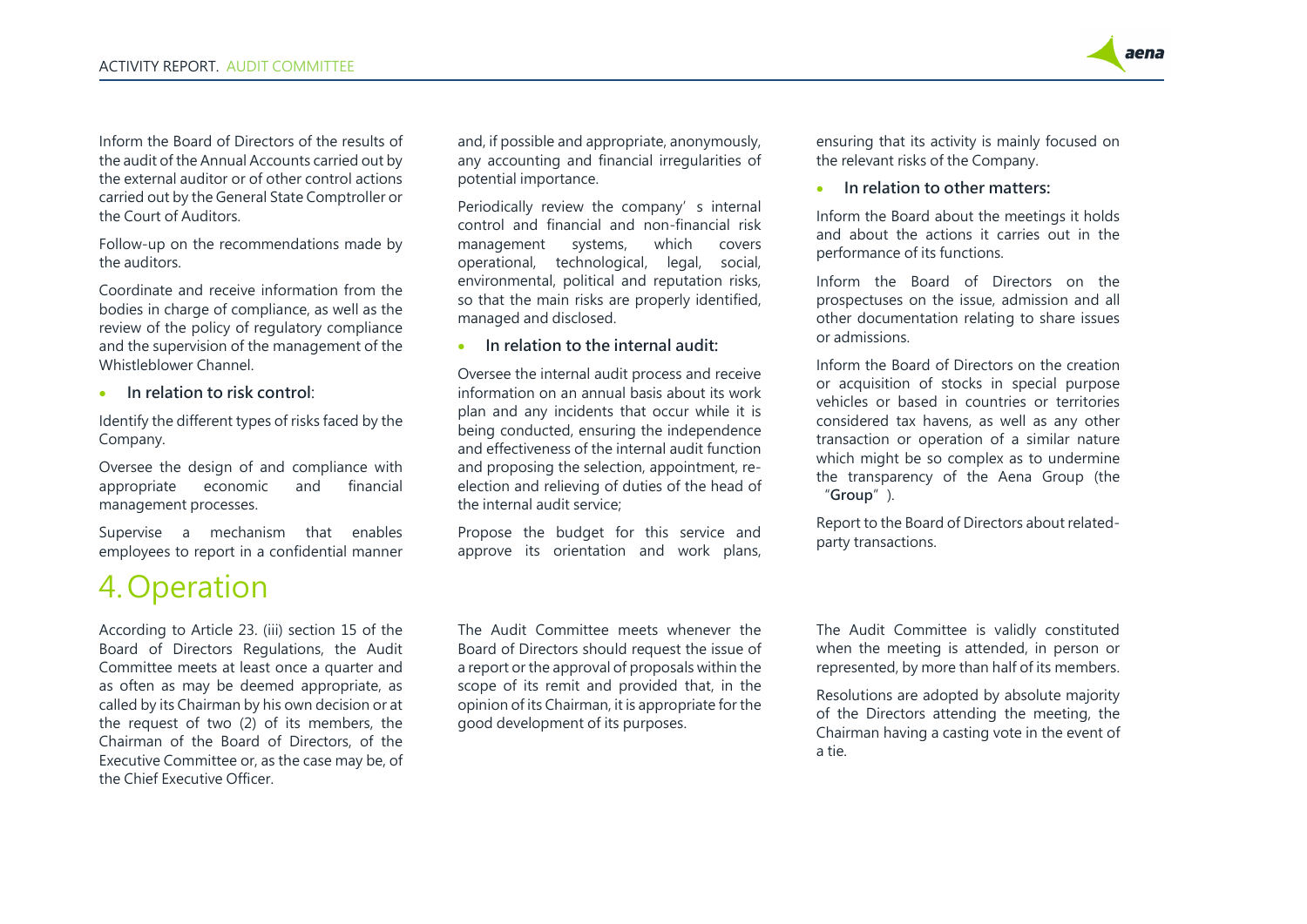

The Audit Committee can call for attendance at its meetings of the Company's auditor of accounts and the internal audit manager. In addition, the Audit Committee may call any

employee or senior manager of the Company and even ask them to attend without the presence of any senior manager.

The Audit Committee draws up an annual Report containing an account of its activities.

## <span id="page-9-0"></span>5.Meetings held

During the 2021 financial year, the Audit Committee has held 9 meetings. Eight sessions were attended by 100% of the Directors (present and represented) and one session was attended by 80% of the Directors.

In addition, in November an Audit Committee was held in writing and without a meeting with the agreement of all the Directors, in which they all cast their vote.

The Deputy Secretary of the Audit Committee and other people who are not members of the Committee regularly attend particular meetings of the Committee, depending on the matter to be discussed. Specifically, the Chief Financial Officer and the Internal Audit Director attended all the meetings, for those items on the agenda relating to financial reports and internal audit matters, respectively; the External Auditors took part in the audit matters addressed in the agendas. In addition, the meeting of 21 January was attended by Aena's Data Protection Officer to present his report on actions taken in this area; the meeting of 18 February was attended by the Head of Corporate Responsibility to present the information on the Non-Financial Information Statement (NFI) for the 2020 financial year, and by the Head of Corporate Governance and Compliance to present the Annual Corporate Governance Report.

The Chief Financial Officer attended the meeting on 22 April to present the information on the temporary exemptions granted to both Aena and Luton to comply with the quotas set out in the funding agreements. At the same meeting, the Head of Strategic Planning and Internal Control and Management Action Plan attended to explain the situation of the Internal Control Over Financial Reporting (ICFR), both in the company and in the subsidiaries in Murcia and Luton, as well as the implementation work in the subsidiary in Brazil, which started in 2020. At the same time, the Director of IT Developments and Transformation was present to report on the shortcomings identified in 2020 and the action plans for each of them.

The meeting of 22 July was attended by the Director of Infrastructures and Technology to present the item regarding the strategic cybersecurity plan, and the meeting of 21 October was attended by the Head of Strategic Planning and Internal Control and Management to present the action plan on KPMG's recommendations on the review of Internal Control Over Financial Reporting (ICFR), and the Director of IT Development and Transformation attended to report on the shortcomings identified and the measures taken and the degree of their implementation.

Likewise, the Chief Financial Officer (CFO) of Aeroportos do Nordeste do Brasil attended the meeting, together with the Head of Strategic Planning and Internal Control and Management, to present the item of updating the action plans on KPMG's recommendations on ANB's internal controls.

The meetings schedule is as follows: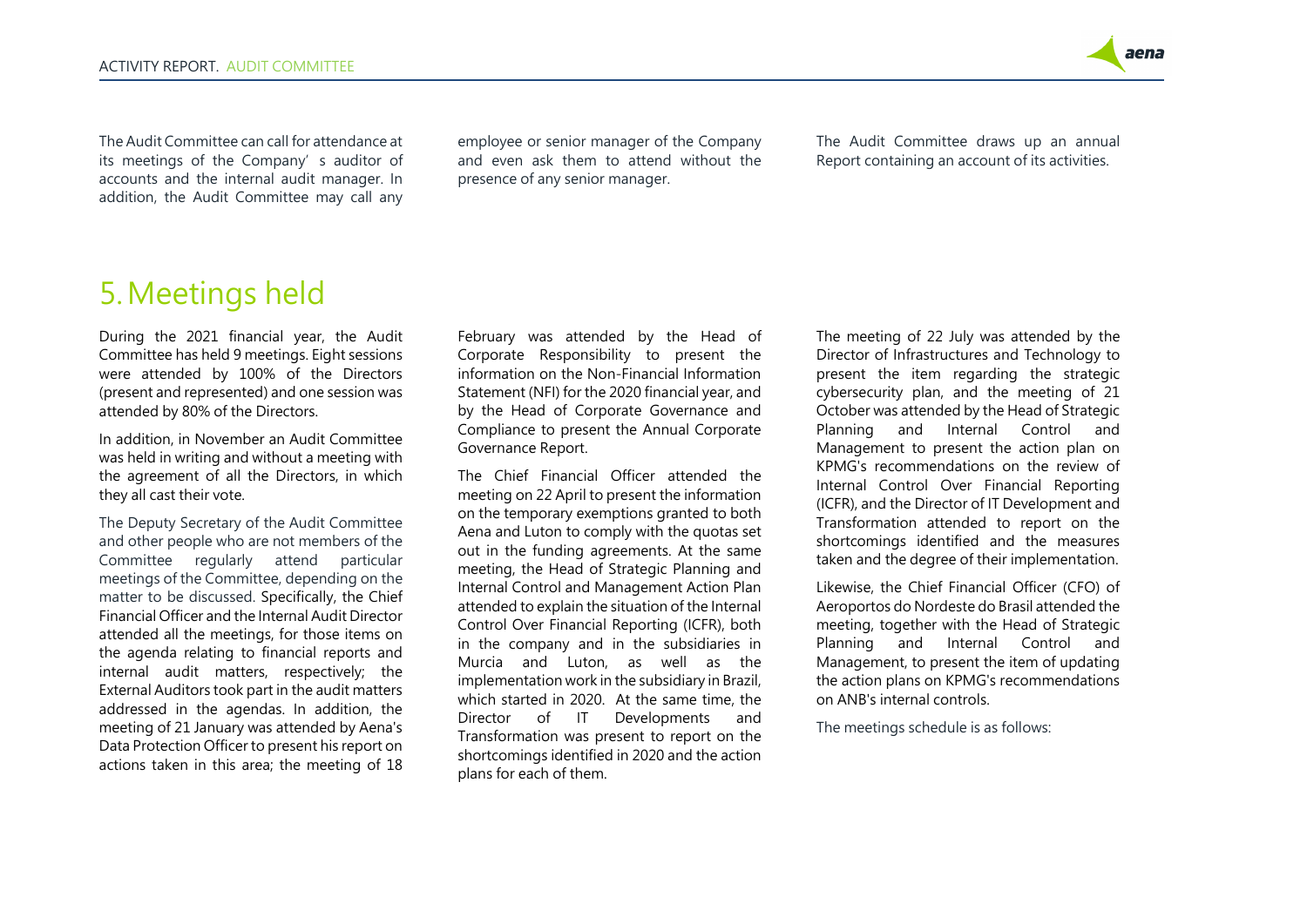

| Meeting | Date             | Agenda                                                                                                                                                                                                                                                          |
|---------|------------------|-----------------------------------------------------------------------------------------------------------------------------------------------------------------------------------------------------------------------------------------------------------------|
| No. 61  | 21 January 2021  | 1. Report on related-party transactions.                                                                                                                                                                                                                        |
|         |                  | 2. Information about engagements performed by the "Big 4" audit firms.                                                                                                                                                                                          |
|         |                  | 3. Engagement of the ESEF-iXBRL Business Reporting External Audit Service for the Aena Group.                                                                                                                                                                   |
|         |                  | 4. Report of activities for fiscal year 2020.                                                                                                                                                                                                                   |
|         |                  | 5. Evaluation of the performance of the Audit Committee.                                                                                                                                                                                                        |
|         |                  | 6. Risk Map.                                                                                                                                                                                                                                                    |
|         |                  | 7. Regulatory compliance: Risk Map and Activity Plan of the Compliance Monitoring and Control Body for 2021.                                                                                                                                                    |
|         |                  | 8. Report on the actions of the Data Protection Officer during 2020.                                                                                                                                                                                            |
|         |                  | 9. Complaints Channel.                                                                                                                                                                                                                                          |
|         |                  | 10. AOB.                                                                                                                                                                                                                                                        |
|         |                  | 11. Reading and approval of the minutes.                                                                                                                                                                                                                        |
| No. 62  | 18 February 2021 | 1. Annual accounts and annual, individual and consolidated management report for the 2020 financial year, annual corporate governance<br>report, non-financial information statement for the 2020 financial year and proposal for the appropriation of profits. |
|         |                  | 2. Presentation of results for fiscal year 2020.                                                                                                                                                                                                                |
|         |                  |                                                                                                                                                                                                                                                                 |
|         |                  | 3. Presentation by the Auditors on the 2020 accounts and Report on additional services rendered in fiscal year 2020 and fees received.                                                                                                                          |
|         |                  | 4. Report of the Audit Committee on the independence of external auditors.                                                                                                                                                                                      |
|         |                  | 5. Impairment test report as of 31 December 2021.                                                                                                                                                                                                               |
|         |                  | 6. 2021 Internal Audit Plan and monitoring of the 2020 Audit reports.                                                                                                                                                                                           |
|         |                  | 7. Complaints Channel.                                                                                                                                                                                                                                          |
|         |                  | 8. AOB.                                                                                                                                                                                                                                                         |
|         |                  | 9. Reading and approval of the minutes.                                                                                                                                                                                                                         |
| No. 63  | 8 March 2021     | 1. Reformulation of the 2020 annual accounts of Aena Desarrollo Internacional.                                                                                                                                                                                  |
|         |                  | 2. AOB.                                                                                                                                                                                                                                                         |
|         |                  | 3. Reading and approval of the minutes.                                                                                                                                                                                                                         |
|         |                  |                                                                                                                                                                                                                                                                 |
| No. 64  | 22 April 2021    | 1. Consolidated Annual Accounts, Management Report and Presentation of Results for the 1st Quarter 2021.                                                                                                                                                        |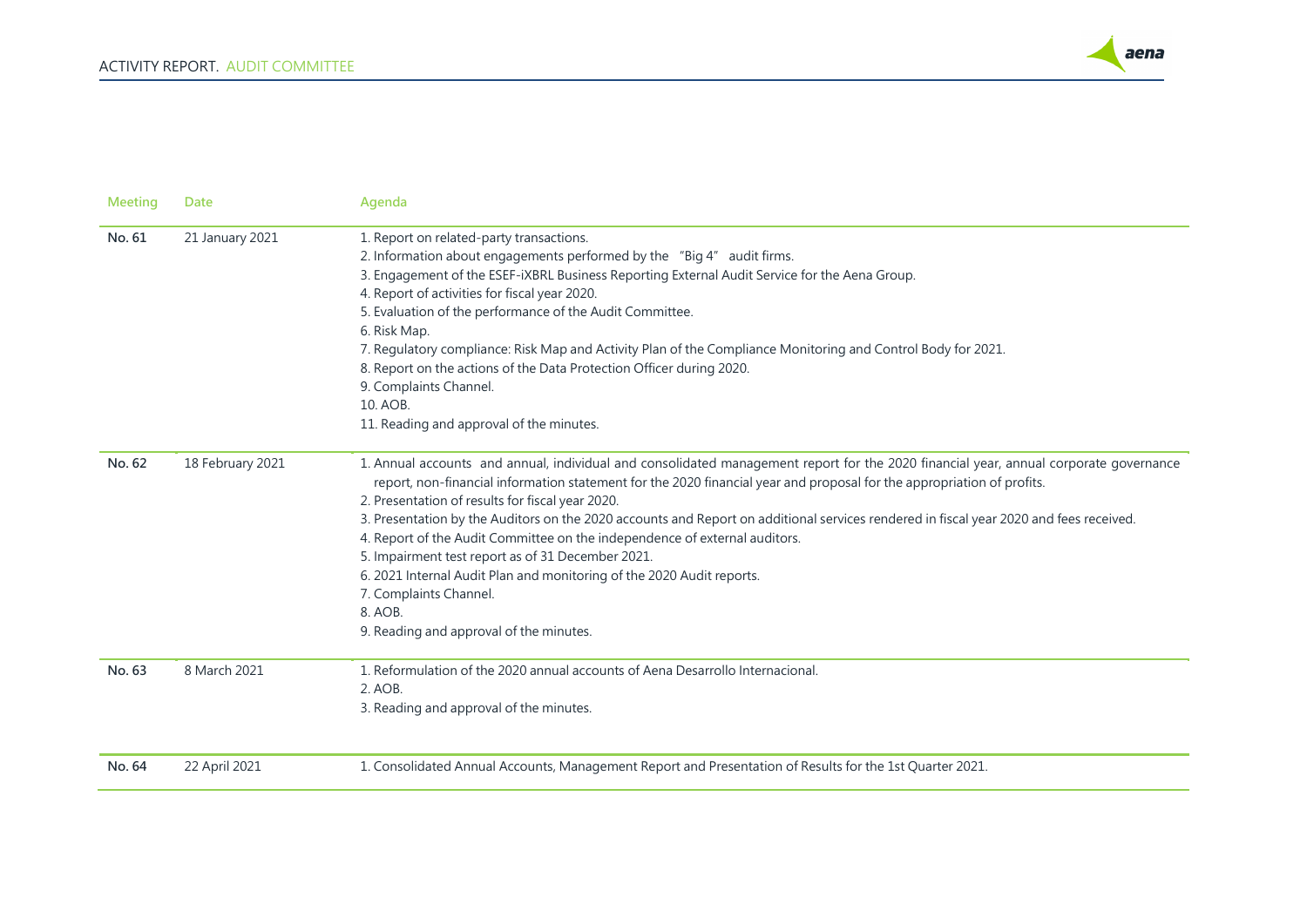

| <b>Meeting</b> | <b>Date</b>   | Agenda                                                                                                         |
|----------------|---------------|----------------------------------------------------------------------------------------------------------------|
|                |               | 2. Auditors' report on agreed procedures 1st Quarter 2021.                                                     |
|                |               | 3. Situation regarding waivers related to the debt of LLA GROUP and Aena, S.M.E., S.A.                         |
|                |               | 4. KPMG's non-audit services.                                                                                  |
|                |               | 5. Engagement for the preparation of the review report of the costs associated with COVID-19.                  |
|                |               | 6. ICFR related action plan.                                                                                   |
|                |               | 7. Treatment of income by RMGA in Aena's annual accounts subject to the new Spanish Chart of Accounts.         |
|                |               | 8. 2021 PMS targets of the Internal Audit Director.                                                            |
|                |               | 9. Activity Report of the Internal Audit Department.                                                           |
|                |               | 10. Monitoring of the Internal Audit Activity Plan.                                                            |
|                |               | 11. Quarterly follow-up report on the Annual Compliance Action Plan.                                           |
|                |               | 12. Complaints Channel.                                                                                        |
|                |               | 13. AOB.                                                                                                       |
|                |               | 14. Reading and approval of the minutes.                                                                       |
| No. 65         | 27 April 2021 | 1. Consolidated Annual Accounts, Management Report and Presentation of Results for the 1st Quarter 2021.       |
|                |               | 2. AOB.                                                                                                        |
|                |               | 3. Reading and approval of the minutes.                                                                        |
| No. 66         | 24 June 2021  | 1. Related-Party Transactions Procedure.                                                                       |
|                |               | 2. Related-party transactions.                                                                                 |
|                |               | 3. General Reporting Policy for Economic-Financial, Non-Financial and Corporate Information.                   |
|                |               | 4. Request for information from the CNMV.                                                                      |
|                |               | 5. Accounting for commercial leases.                                                                           |
|                |               | 6. Waivers situation at Luton.                                                                                 |
|                |               | 7. AOB.                                                                                                        |
|                |               | 8. Reading and approval of the minutes.                                                                        |
| No. 67         | 22 July 2021  | 1. Consolidated Condensed Interim Financial Statements and Consolidated Management Report at 30 June 2021.     |
|                |               | 2. Report of the Auditors (KPMG) on the Limited Review of the Interim Financial Statements as at 30 June 2021. |
|                |               | 3. Presentation of Results to the market for the first half of 2021.                                           |
|                |               | 4. Impairment tests (IAS 36).                                                                                  |
|                |               | 5. Information about engagements performed by the "Big 4" audit firms.                                         |
|                |               | 6. Related-party transactions.                                                                                 |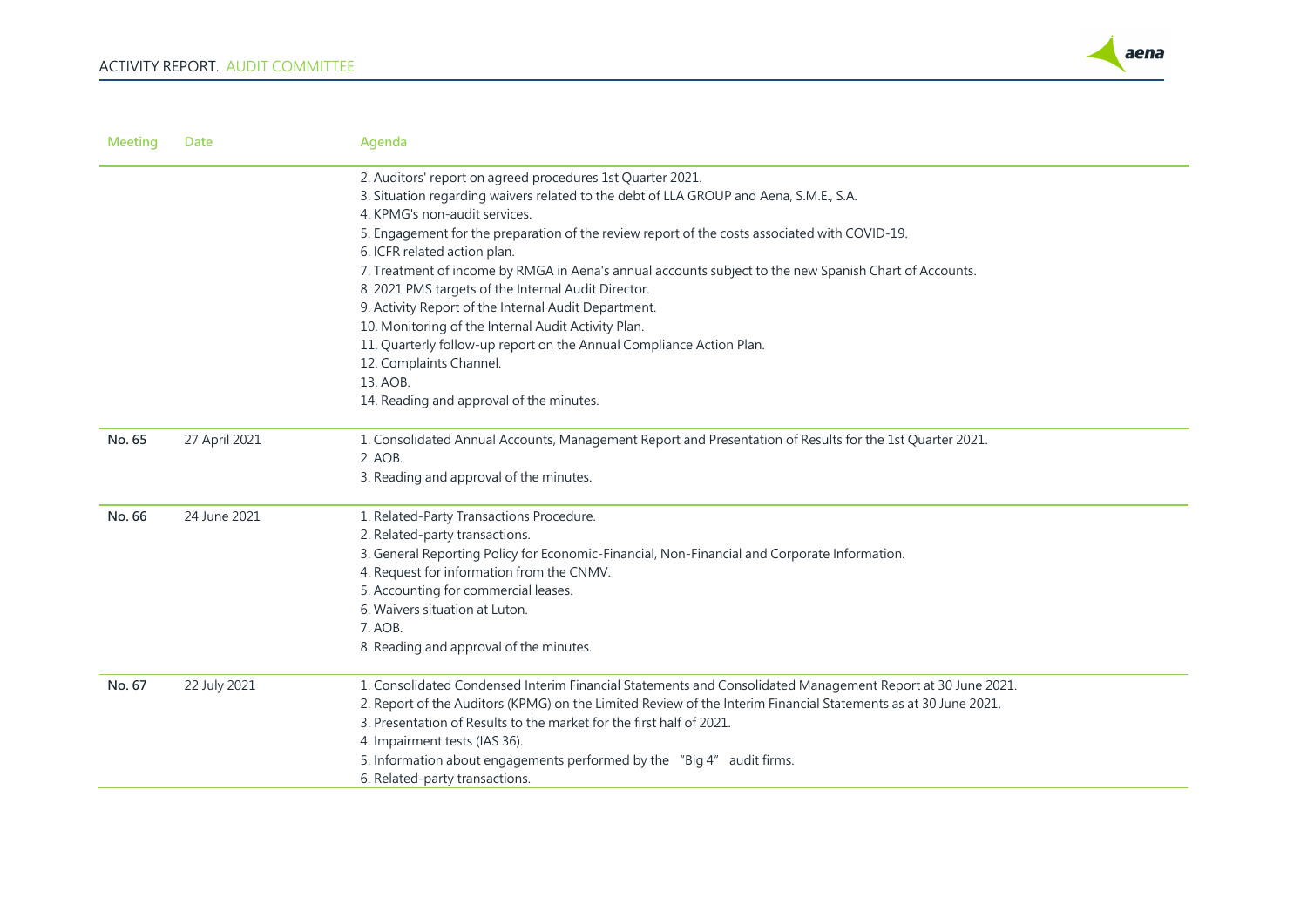

| <b>Meeting</b> | <b>Date</b>      | Agenda                                                                                                                                                     |
|----------------|------------------|------------------------------------------------------------------------------------------------------------------------------------------------------------|
|                |                  | 7. Six-monthly report on related-party transactions.                                                                                                       |
|                |                  | 8. KPMG's letter of recommendation on ANB.                                                                                                                 |
|                |                  | 9. Strategic Cybersecurity Plan.                                                                                                                           |
|                |                  | 10. Actions of the Internal Audit Department.                                                                                                              |
|                |                  | 11. CNMV requirements.                                                                                                                                     |
|                |                  | 12. Six-monthly report on regulatory compliance activities.                                                                                                |
|                |                  | 13. Complaints Channel.                                                                                                                                    |
|                |                  | 14. AOB.                                                                                                                                                   |
|                |                  | 15. Reading and approval of the minutes.                                                                                                                   |
| No. 68         | 21 October 2021  | 1. Approval of the Management Report, Annual Accounts and Presentation of Results to the Market, for the nine-month period ending on 30<br>September 2021. |
|                |                  | 2. Auditors' report on agreed procedures for the nine-month period ended 30 September 2021.                                                                |
|                |                  | 3. Related-party transactions.                                                                                                                             |
|                |                  | 4. Accounting treatment of the effects of Final Provision Seven of Law 13/2021 (RMGA of Aena's commercial contracts).                                      |
|                |                  | 5. Accounting treatment of the Luton concession rebalancing agreement (SFM agreement).                                                                     |
|                |                  | 6. Accounting treatment of the AIRM concession rebalancing agreement.                                                                                      |
|                |                  | 7. Update on plans for the extension of waivers linked to Aena and Luton debt.                                                                             |
|                |                  | 8. Update of action plans on KPMG's recommendations on Aena's ICFR.                                                                                        |
|                |                  | 9. Update of action plans on KPMG's recommendations on ANB's internal controls.                                                                            |
|                |                  | 10. Conclusions of the Internal Audit Department on reports concluded since July 2021.                                                                     |
|                |                  | 11. Quarterly follow-up report on the Annual Compliance Action Plan.                                                                                       |
|                |                  | 12. Complaints Channel.                                                                                                                                    |
|                |                  | 13. AOB.                                                                                                                                                   |
|                |                  | 14. Reading and approval of the minutes.                                                                                                                   |
| No. 69         | 25 November 2021 | 1. Objectives of the Internal Audit Director (held in writing and without a session).                                                                      |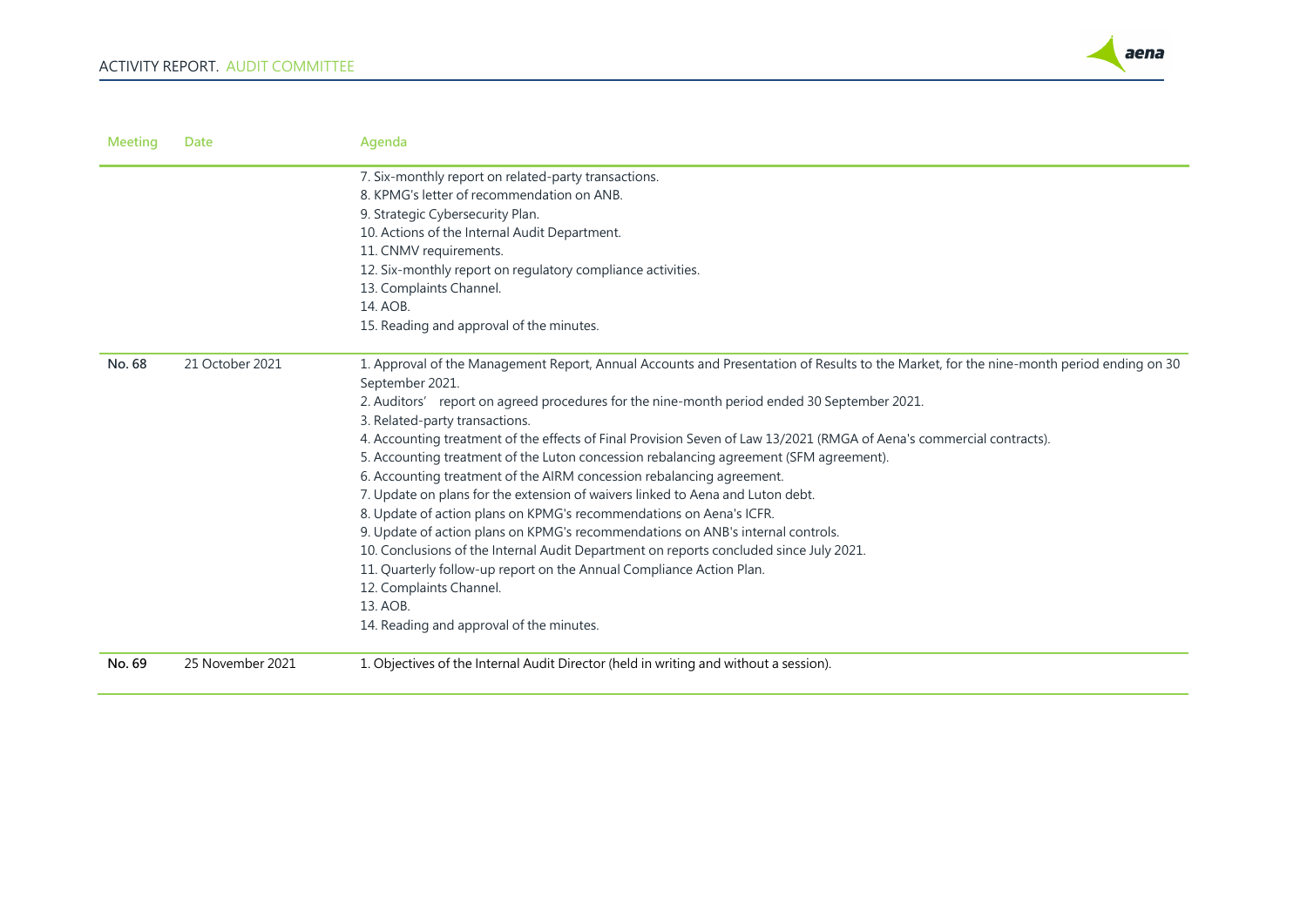

| <b>Meeting</b> | <b>Date</b>      | Agenda                                                                         |
|----------------|------------------|--------------------------------------------------------------------------------|
| No. 70         | 16 December 2021 | 1. Related-party transactions.                                                 |
|                |                  | 2. Review of Corporate Policies.                                               |
|                |                  | 3. Reports from the Internal Audit Department.                                 |
|                |                  | 4. Presentation by KPMG of the Audit Plan for the year ended 31 December 2021. |
|                |                  | 5. Report on fees received by the auditors for non-audit engagements.          |
|                |                  | 6. Extension of Auditors.                                                      |
|                |                  | 7. Report from the Compliance Monitoring and Control Body.                     |
|                |                  | 8. Compliance Action Plan.                                                     |
|                |                  | 9. Complaints Channel.                                                         |
|                |                  | 10. AOB.                                                                       |
|                |                  | 11. Reading and approval of the minutes.                                       |
|                |                  |                                                                                |

## <span id="page-13-0"></span>6. Main activities

During 2021, the members of the Audit Committee held a total of 9 meetings, in accordance with a calendar approved by the Board of Directors, which was extended to include some extraordinary meetings due to the needs that arose during the 2021 financial year, in addition to the meeting held in writing and without a meeting in November.

This report contains a summary of these meetings divided into the basic functions of the Committee as detailed below.

## <span id="page-13-1"></span>6.1. Economic and financial information

Throughout the year that is the subject matter of this report, the Audit Committee has analysed financial information prior to its presentation to the Board of Directors and its reporting to the CNMV and the markets. The Company's Economic-Financial Department has assisted it in its analysis of this information (meetings held on 18 February, 22 April, 27 April, 22 July and 21 October 2021). Specifically, it has examined the Annual Accounts, the Management Report, the Consolidated Non-Financial Information Statement, the Annual Corporate Governance Report, the proposed distribution of earnings, the Quarterly Financial Reports, the

Consolidated Financial Statements and the half-yearly Financial Report, and all the information on the Presentation of Results it sends to the CNMV and which is presented to shareholders and analysts.

At the meeting held on 8 March 2021, on the occasion of the reformulation of the 2020 annual accounts of Aena Desarrollo Internacional, the Chief Financial Officer (CFO) explained the reasons why the Annual Accounts should be reformulated before the Shareholders' Meeting.

At the meeting of 22 April 2021, on the occasion of the situation arising from COVID -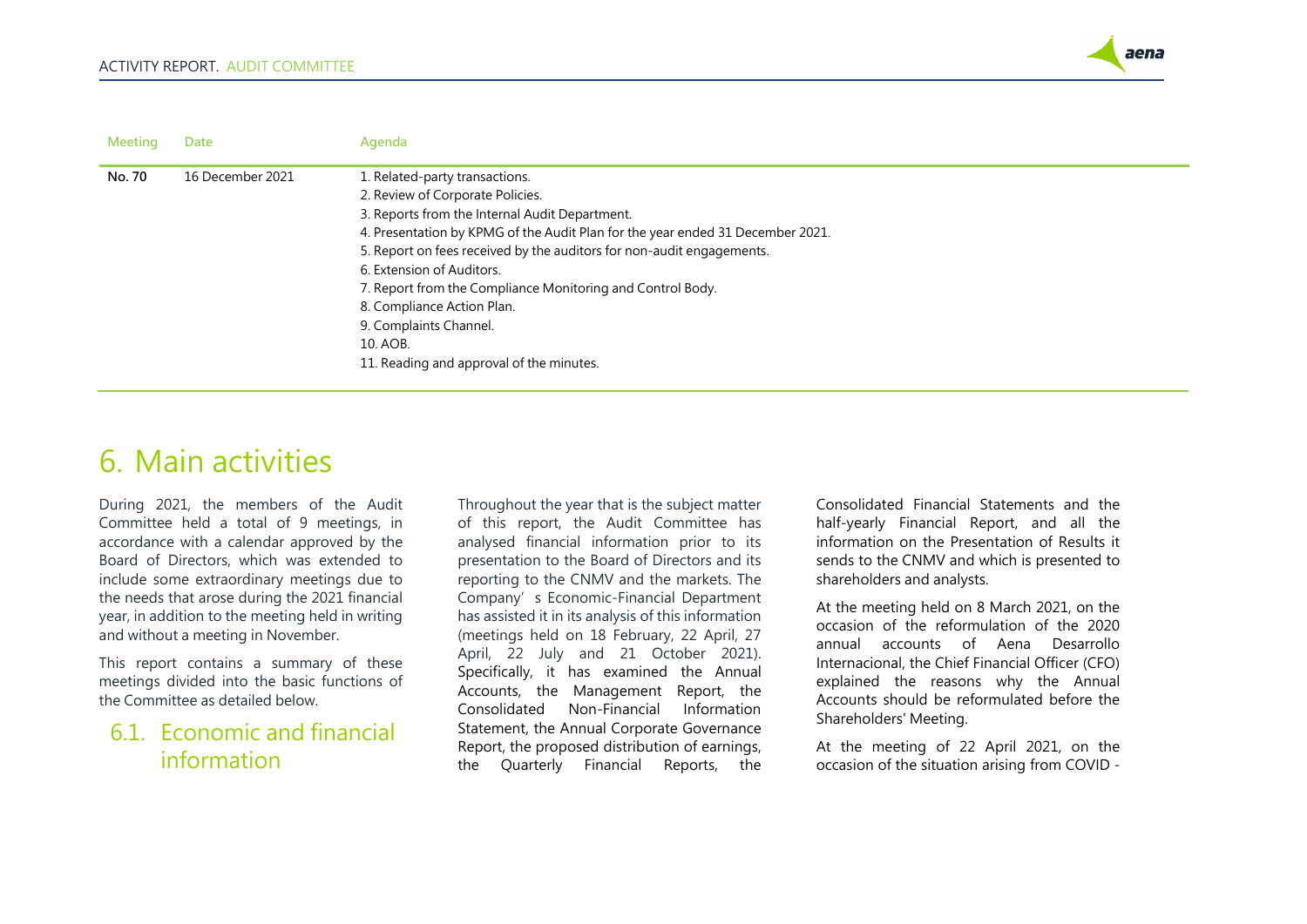

19, the Chief Financial Officer reported on the need to commission a "Limited safety report on the COVID-19 costs and investments by Aena" for the financial years 2020, 2021 and 2022 and therefore proposed to amend the mandate awarded to KPMG to include the preparation of the limited safety report on the costs and investments of Aena as a result of COVID-19 for the financial years 2020, 2021 and 2022.

At the meeting held on 24 June 2021, the Chief Financial Officer explained the conditions that were agreed with the financial institutions for the granting of waivers in Luton.

At the meeting held on 22 July 2021, the Chief Financial Officer reported on the letter of recommendations from KPMG Brazil on internal controls in that company.

### <span id="page-14-0"></span>6.2. External audit

• **Report of the Committee on the independence of external auditors**

In compliance with that set out in Article 529 quaterdecies, 4.f) of the Corporate Enterprises Act and according to Article 23 of the Regulations of the Board of Directors, the Audit Committee must annually issue a report expressing an opinion on the independence of the auditors, and also having to disclose their providing of additional services.

Accordingly, at the meeting held on 18 February 2021, the Audit Committee At the meeting on 21 October 2021, the Chief Financial Officer presented the Audit Committee with the updated plans of action in accordance with KPMG's recommendations regarding the Group's system of internal control for financial reporting (ICFR).

At the meeting held on 21 October 2021, the Chief Financial Officer presented a memorandum on the accounting record of the modification of the Minimum Annual Guaranteed Rents for leases following Final Provision 7 of Law 13/2021. In the same meeting, he reported in another separate item on the accounting treatment of the rebalancing agreement for the Luton concession and finally explained that as a result of the imbalance originated in SCAIRM by the social and healthcare situation caused by COVID-19 and the measures adopted by the

unanimously approved the Auditors' Independence Report for the financial year 2020.

This report concluded that the auditor has acted in accordance with the applicable standards of independence, and that it is not believed that the additional services have led to conflicts of interest; the current rules for the provision of services other than auditing have been respected; and its fees have been reasonably accounted for and are not deemed to exceed the reasonable market rates which apply to them.

public administrations to mitigate its effects, on 30 December 2020 the Regional Ministry of Development and Infrastructures of the Region of Murcia and SCAIRM signed an addendum to the concession contract.

At the end of the meeting, the Chief Financial Officer presented the "Memorandum on the recording and valuation rules to be applied for the accounting reflection of the modification of the concession agreement", which explains the accounting treatment of the agreed compensation.

Previously, at the meeting of 21 January, the Chief Financial Officer had presented information on the work carried out by the main audit firms in the financial year 2020 to the Committee. The Committee subsequently analysed the work carried out by the main audit firms and the fees received at its meetings on 22 April, 22 July, 21 October and 16 December 2021.

• **Information received from the external auditors**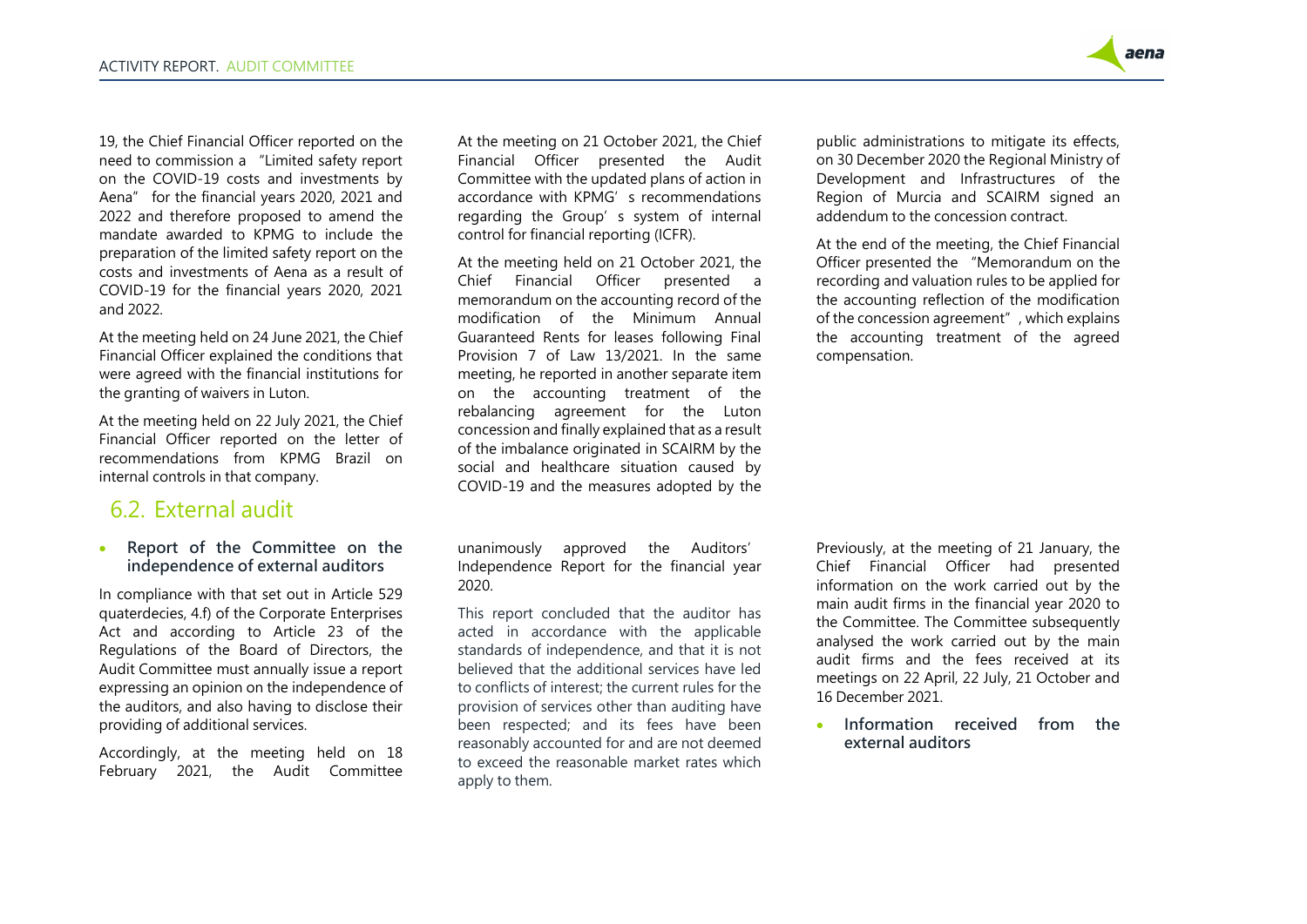

At the meeting on 18 February 2021, the members of the ICFR audit and reasonable assurance review team summarised the work done to date and the conclusions come to in light of the documents presented to the Committee.

After a discussion about some of the aspects highlighted by KPMG, the Audit Committee agreed to propose to the Board of Directors the preparation of Aena's Annual Accounts and Management Report for the financial year 2020 along with the Consolidated Annual Accounts and the Consolidated Management Report of Aena and subsidiaries. It was also agreed to propose to the Board the authorisation for issue of the Consolidated Financial Statements of Aena and subsidiaries for 2020, prepared in accordance with the Spanish National Chart of Accounts, which are used only for the consolidation of the Enaire

Group, and the Non-Financial Information Statement for 2020. At this same meeting, the auditors gave details, in their report, of their fees for audit and non-audit services during 2020.

At the meeting on 22 April 2021, the procedures agreed for the first quarter review were presented. The results of the review were presented, there being no significant aspects which might impact the presentation of the quarterly information. The company's auditors (KPMG) had carried out a review of the quarterly management report using a number of agreed procedures, the result of which was included in a draft report that the auditors submitted to the Audit Committee.

At the meeting on 22 July 2021, the Auditors' report on the Limited Review of the Interim Financial Statements as of 30 June 2021, with details of the main risk considerations evaluated, were presented to the Audit Committee.

The auditors' report on agreed procedures for the new period ending 30 September 2021 was presented in the meeting of 21 October 2020. They presented the results of the review, with a favourable opinion and without qualifications, without flagging any significant aspect that could affect the presentation of the quarterly information. They also ratified that they had acted at all times in accordance with the applicable rules of independence.

Lastly, KPMG presented its Audit Plan for the year ended 31 December 2021 and the report on the fees received by the auditors for nonaudit engagements at the meeting on 16 December. In addition, the Committee agreed to extend the external auditors' contract for one more year.

### <span id="page-15-0"></span>6.3. Internal audit

The Committee has supervised the actions carried out by the Company's Internal Audit Department. In particular, the following issues have been addressed:

• **Risk Map and Risk Management System**

On 21 January 2021, the Committee approved the 2021 Risk Map. The number of risks in the map has been reduced to 18, so as to cover and monitor more closely the most important risks.

### • **Internal Audit Activity Report**

At its meeting on 22 April 2021, the Committee analysed the 2020 Internal Audit Activity Report, in accordance with the Board of Directors Regulations and Recommendation

57 of the Technical Guide 3/2017 on Audit Committees of the National Securities Market Commission's Guidelines on Good Corporate Governance. This Report includes the execution of the 2020 Internal Audit Plan, presenting alongside a summary of the risk and process reports, the reports carried out at the airports and the ICFR reports.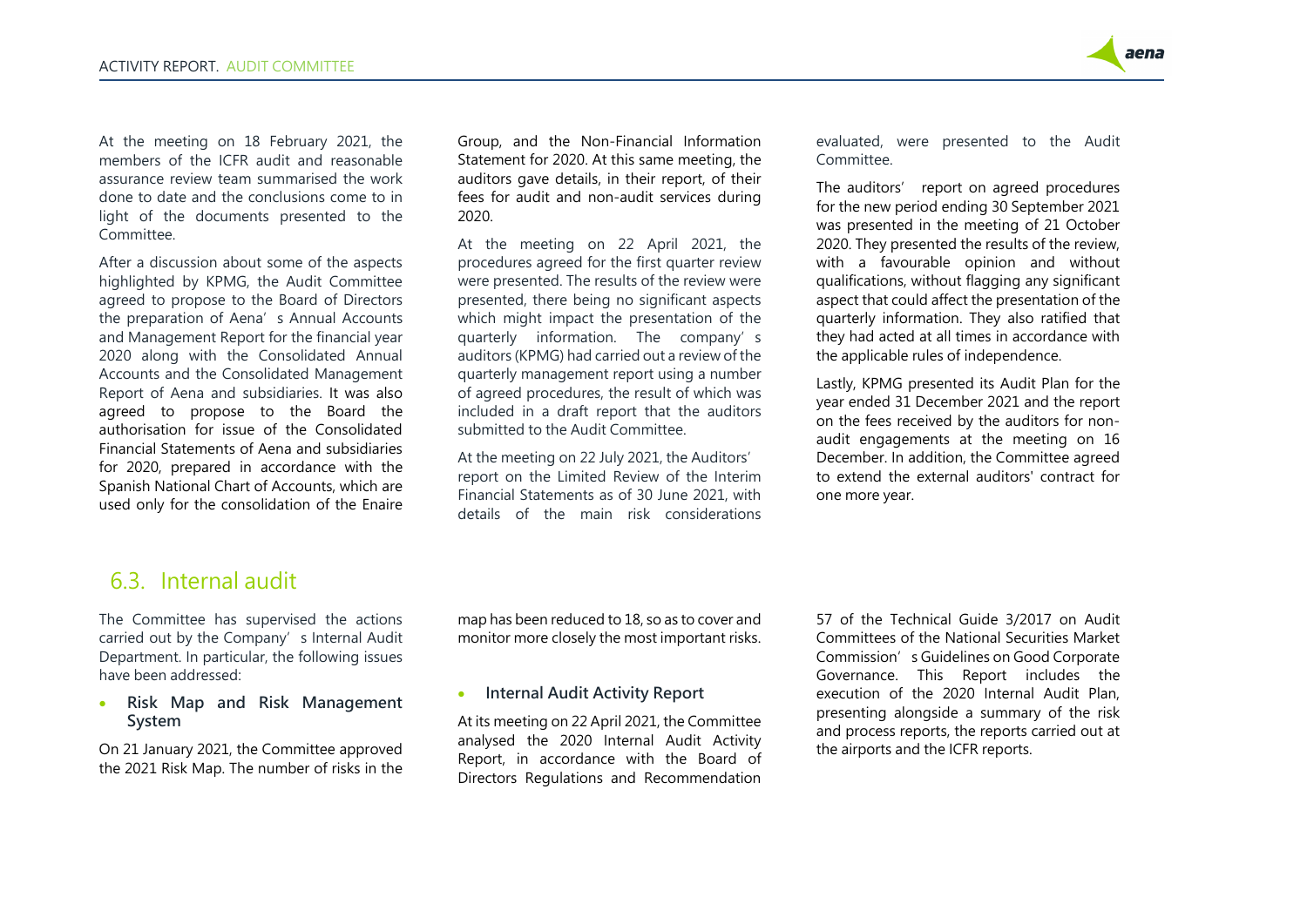

#### • **2021 PMS targets of the Audit Director**

At the meeting on 22 April 2021, the objectives set for determining the variable remuneration of the Internal Audit Director in 2021 were announced. These targets follow the Performance Management System (PMS) of Aena, S.M.E, S.A., and were agreed with the Chairman-Chief Executive Officer. They are then approved by the Appointments, Remuneration and Corporate Governance Committee, and by the rest of the senior management.

Similarly, at the Audit Committee meeting of 24 November, which was held in writing and without a meeting, an agreement was made to validate the objectives of the Internal Audit Director, which were submitted to the Appointments, Remuneration and Corporate Governance Committee , together with the objectives of the company and the entire management team, in order to approve the proposal, when applicable, evaluate them and submit them to the Board of Directors for approval, whereupon they were sent to the Ministry of Transport, Mobility and the Urban Agenda.

### • **Internal Audit Plan and Monitoring of incidents in audit reports pending resolution**

The Internal Audit Director presented the "2021 Internal Audit Plan" to the Committee at the Committee meeting on 18 February 2021. This plan sets forth the actions required to give reasonable assurance on the key controls that mitigate the organisation's main risks. It also describes the methodology used to prepare the plan, which requires prioritising the company's processes and controls, and the organisational units in which to verify them.

At the Committee meeting held on 22 April 2021, the Committee was presented with the monitoring of the implementation of the 2021 Internal Audit Plan. It was noted that the monitoring of the implementation of the Cybersecurity Action Plans (Red Team I and II) is complete, with 2 of the remaining plans in progress, 1 in the finalisation phase, 1 in the planning phase and the other 4 scheduled for the second half of 2021 or the first quarter of 2022 ICFR.

At the meeting of 22 July 2021, the Internal Audit Director reported to the Committee on the status of the execution of the activities envisaged in the plan and noted that all the foreseen deadlines had been met, except for the review of the data analysis. He summarised the observations in each of the completed reports and the degree of implementation of the proposed actions.

At the meeting of 21 October 2021, the Internal Audit Director informed the Audit Committee of the closed reports for the September-October 2021 period. A report was given on the implementation of the Internal Audit Plan

and on the communication, awareness-raising and training activities in the area of compliance.

At the meeting of 16 December 2021, the Internal Audit Director reported on the implementation of the Internal Audit Plan. He also presented the conclusions of the latest reports on the ICFR system for the accounting period closure and on the RMS system for Aeronautical Business Risk and Competition.

## <span id="page-16-0"></span>6.4. Related-party transactions

Over the year, the Audit Committee has reported all related-party transactions that must be submitted for its consideration prior to their approval by the Board of Directors, as stipulated in Aena's Related-Party Transactions Procedure.

Thus, at the meeting of 24 June 2021, four related-party transactions were presented, which were commissioned to Ineco. They concerned the conduct of studies and the development of airport marketing in Aena, the conduct of traffic analysis and the improvement of statistical quality, the functional support of the system for the control and analysis of sales and commercial revenues (SAVIA/CICO) and the presentation of the assistance service for the coordination of promotional activities and signage. In addition,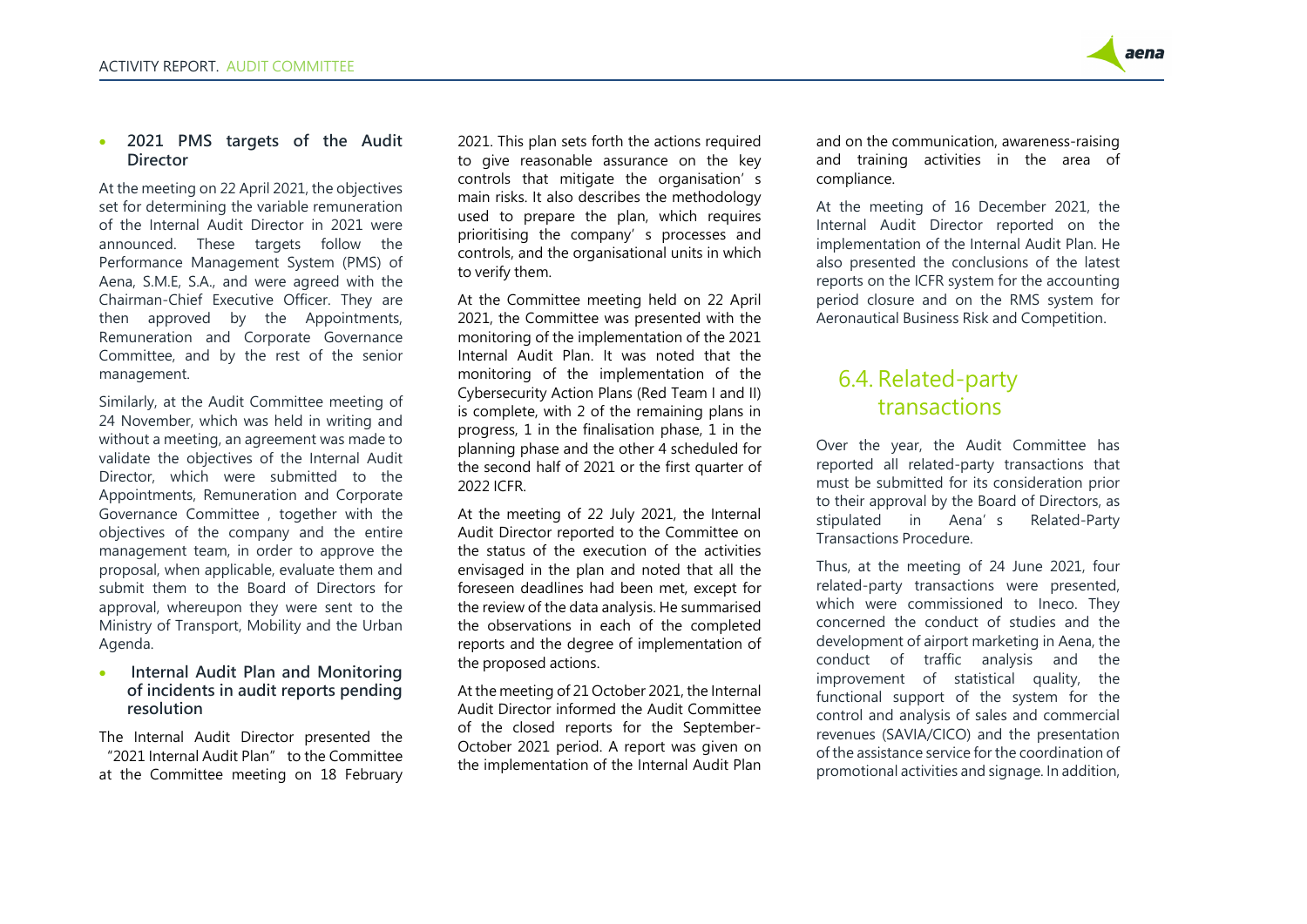

the related process of contracting ISDEFE to provide technical support for the functional definition of commercial systems was presented.

At the same meeting, the related-party transaction in connection with the proposed financing of Aena Desarrollo Internacional SME, SA, to its subsidiary London Luton Airport Holdings III Limited, holder of the Luton Airport Concession Group, was presented, as well as the second addendum to the agreement with the Ministry of Health on the sanitary control of the entry of passengers on international flights at the airports managed by Aena, dated 26 June 2020.

At the meeting of 22 July 2021, the relatedparty transaction between Aena, S.M.E., S.A. and Indra for the award of "Management and Maintenance Services for Aena's Communications Equipment", the relatedparty transaction for the authorisation of the use of airport space by AENA, S.M.E., S.A. for the provision of off-airport public services by the State Aviation Safety Agency (AESA), pursuant to the provisions of Article 9.4 of Royal Legislative Decree 13/2010 of 3 December, and the related-party transaction in connection with the proposal to approve cooperation agreements for the coordination of the provision of CNS, AIS, ATFM services and services related to ATS systems between Aena, Enaire and Ferronats, were all presented.

The related-party transaction was presented regarding the proposal for the approval of collaborative agreements for the coordination of the provision of CNS AIS. ATFM services and services related to ATS systems between Sociedad Concesionaria del Aeropuerto Internacional de la Región de Murcia, S.M.E., S.A., Enaire and Ferronats. Finally, the relatedparty transaction was presented for the proposal to sign the agreement "SESAR 2020 COLLABORATION AGREEMENT ENAIRE - AENA S.M.E., S.A." for joint participation in SESAR projects as a Linked Third Party (LTP).

In the meeting of 21 October 2021, the following were presented: the related-party transaction between Aena, S.M.E., S.A. and Enaire with SAERCO to sign the agreement for physical security in the control tower of Seville Airport, the related-party transaction between ADIF, Enaire, Puertos del Estado, Renfe, CNIG and Aena, which resulted in the signing of the Agreement for joint participation in the 42nd edition of the FITUR International Tourism Fair 2022, the related-party transaction with the National Institute of Statistics (INE), consisting of the signing of an agreement for the exchange of statistical information in the field of tourism, and, finally, the related-party transaction with the Enaire Foundation, consisting of the signing of an advertising sponsorship agreement.

Finally, at the meeting of 16. December 2021, the following was tabled: the related-party transaction between Aena, SME, SA and EPE

Enaire, consisting in the conclusion of the file on the provision of air navigation services at Aena airports, the related-party transaction between Aena, SME, SA and EPE Enaire, consisting in the signature of an addendum to the contract on the provision of air navigation services between Aena and Enaire, the relatedparty transaction between the State Meteorological Agency (AEMET) and the company "Aena Sociedad Concesionaria del Aeropuerto Internacional de la Región de Murcia, SME, SA" (ASCAIRM), the related-party transaction between Aena, SME, SA and the Ministry of Industry, Trade and Tourism and finally, the related-party transaction with Ineco, SME, SA for the implementation of a pilot project for the operation of the APP TEA.

At the Committee meeting of 21 January 2021, the Economic and Financial Department presented the report on related-party transactions above the materiality threshold established for 2020 (EUR 9 million) and the report on related-party transactions below the materiality threshold, the latter having been approved by the Management Committee.

At the meeting of 24 June 2021, the new procedure for related-party transactions was unanimously adopted following the adoption and publication of Law 5/2021, of 12 April, which amends the revised text of the Corporate Enterprises Act, approved by Royal Legislative Decree 1/2010, of 2 July.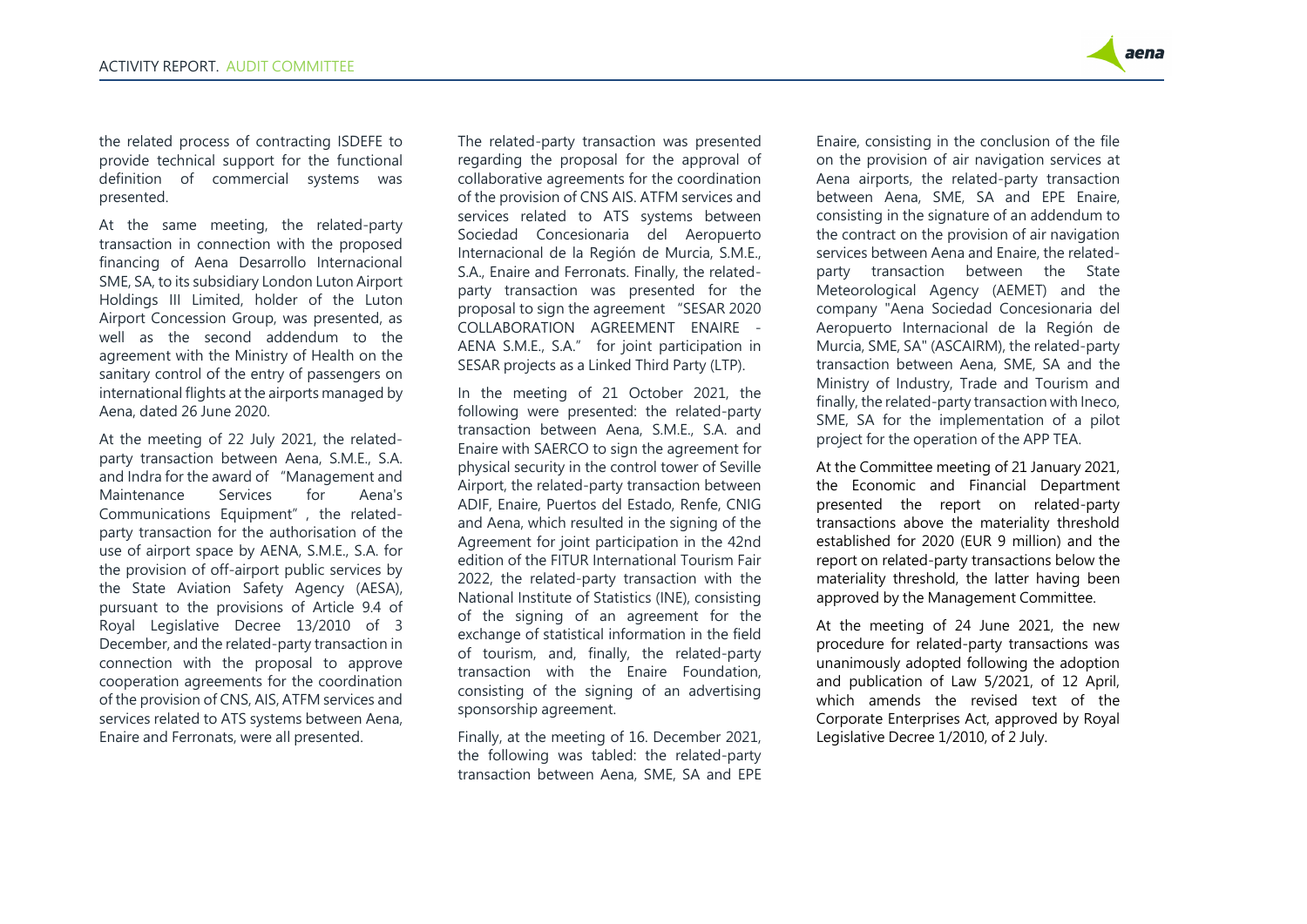

At the Audit Committee meeting held on 22 July 2021, the Chief Financial Officer presented the half-yearly report of the related-party transactions approved by the Management Committee for information purposes, following the Related-Party Transactions Procedure, and also summarised those approved by the Board of Directors during 2021.

## <span id="page-18-0"></span>6.5. Regulatory Compliance and Data Protection

At the meeting of the Committee held on 21 January 2021, the Head of International Legal Advice and Compliance presented the 2020 actions in the area of Regulatory Compliance —which include the activity of the Compliance Monitoring and Control Body and that of the Compliance Department, the review of the Risk Maps as at December 2020 of Aena, ADI and AIRM and the report on Regulatory Compliance activity in 2020 of the subsidiaries in Brazil and the United Kingdom, information on the Complaints Channel in 2020 and the execution of the Action Plan and Budget for 2020— and approved the Activity Plan of the Compliance Monitoring and Control Body for 2021, as well as its Budget for 2021.

At the Committee meeting of 21 January 2021, the report of actions carried out during the year 2020 was presented. The report analyses regulatory compliance in terms of the principles of legality, fairness, transparency,

storage period limit, confidentiality and integrity, and proactive accountability. The report also includes an analysis of the risks and security measures in place to guarantee the rights and freedoms of data subjects and a summary of other measures taken.

At the Committee meeting on 22 July 2021, the Head of International Legal Advice and Compliance Affairs reported on the actions of the Compliance Monitoring and Control Body during the first half of 2021. She reported, among other things, on the review of the<br>Regulatory Compliance System, risk Regulatory Compliance System, risk management and controls, the Complaints Channel, as well as work with affiliates and subsidiaries and the global training plan on regulatory compliance.

A summary of the activities of the Complaints Channel was also presented. Monitoring of the annual plan for the first half of 2021 shows that all actions are being implemented on time.

Finally, information was provided on the implementation of the regulatory compliance systems in the subsidiaries in Luton and Brazil, the implementation of which continues to be supported, highlighting the progress made in the preparation of the respective risk maps and the activity of the corresponding complaints channels.

At the meetings of 21 January, 18 February, 22 April, 22 July and 21 October, 2021, the status of the complaints being processed through the Complaints Channel was presented to the Audit Committee.

## <span id="page-18-1"></span>6.6. Assessment of the Audit Committee's performance and composition

At the meeting of 21 January 2021, the evaluation of the Audit Committee was analysed. It would subsequently be submitted to the Board of Directors together with the evaluation of the other Committees for its approval, as well as the measures to be implemented as part of the action plan for the financial year 2021. All of the foregoing is in accordance with the applicable regulations and article 19.8 of the Board of Directors Regulations. Following Recommendation No. 36 of the CNMV's Code of Good Governance. the Committee assessed: (i) the quality and efficiency of the Board of Directors' operations, (ii) the diversity in the composition and powers of the Board of Directors, (iii) the operation and composition of its Committees, (iv) the performance of the Company's Chief Executive Officer and (v) the performance and contribution of each director and the Chairmen of the different Committees. The performances of the Secretary of the Board and the Coordinator Director were also evaluated.

The methodology used for the 2020 evaluation was an analysis of the information collected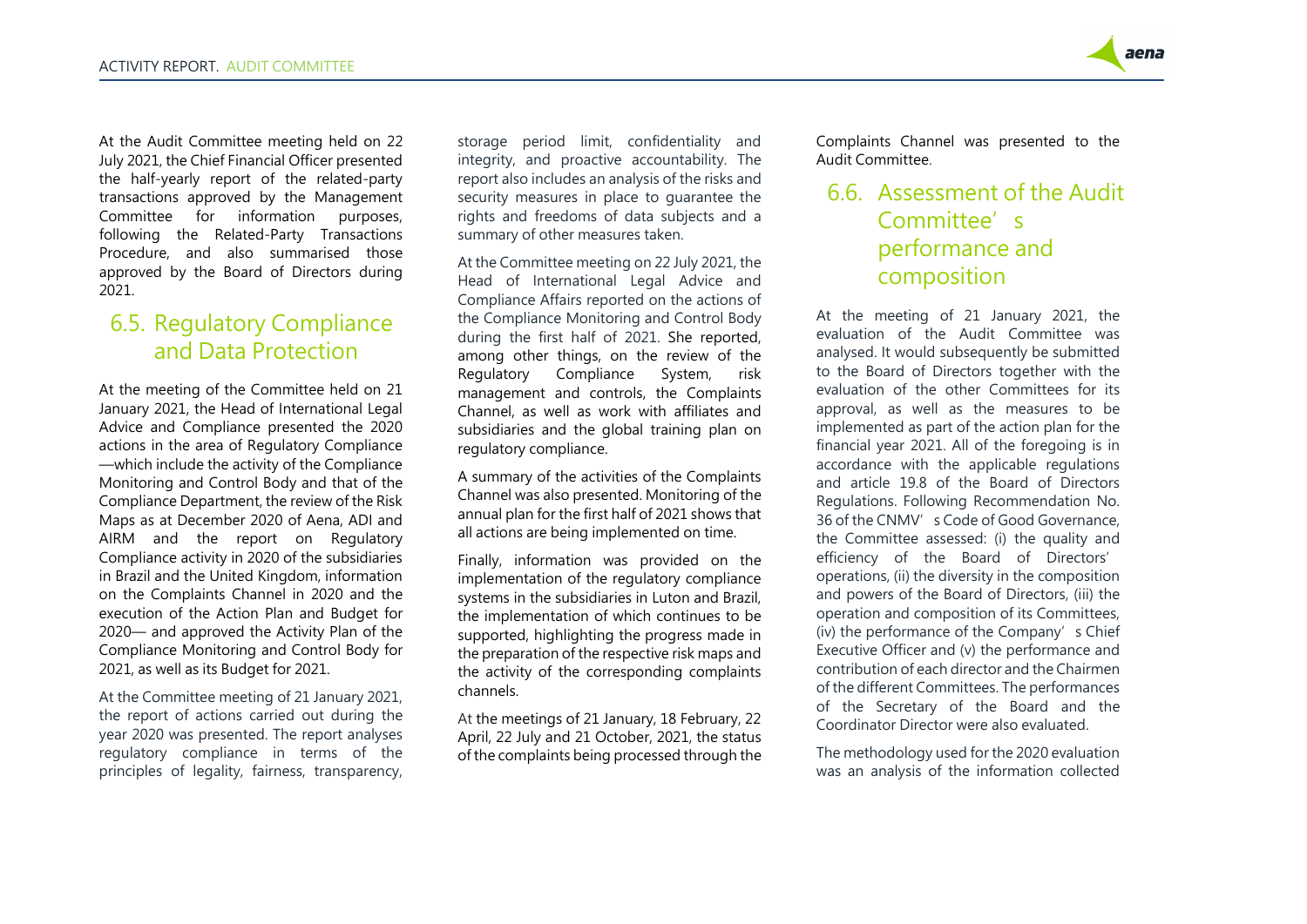from the different Directors through the completion of an evaluation questionnaire with different questions on the items to be evaluated in quantitative and qualitative terms. As this is the same methodology Deloitte used in 2018, and the Company itself in 2019, the results are comparable from one year to another.

### <span id="page-19-0"></span>6.7. Other issues

At the meeting held on 21 January 2021, the Audit Committee resolved to approve the Activity Report for the year 2021, in accordance with the provisions of section (iii).20 of Article 23 of the Board of Directors Regulations, Technical Guide 3/2017 on Audit Committees

of Public Interest Entities and Recommendation 6 of the Code of Good Corporate Governance of Listed Companies.

Given the importance of cybersecurity, the Director of Infrastructures and Technology presented the Strategic Information Systems Plan and the KPI indicators for monitoring and reporting to the Board on cybersecurity at the meeting on 22 July.

At the meeting of 16 December 2021, the Committee reviewed the amendment of the following corporate policies, before they were approved by the Board of Directors:

- Regulatory Compliance Policy.
- Anti-Bribery Policy.

- Risk Management and Control Policy.

- Policy on communication and contacts with shareholders, institutional investors and proxy advisers.

- Information Security Policy.

Lastly, the Chairwoman of the Audit Committee met independently and periodically throughout 2021 with the External Auditors, the Internal Auditor, the Chief Financial Officer and the Secretary of the Board of Directors, in order to adequately control and oversee the actions submitted to the Audit Committee for its consideration.

## <span id="page-19-1"></span>7.Practical guides followed

The Audit Committee has acted, in all cases, in compliance with the powers attributed to it in the Bylaws and in the Board of Directors Regulations. It has also used the

# <span id="page-19-2"></span>8. Conclusion

This Report covers the activities carried out by the Audit Committee during 2021, by which it complies with the obligation set forth in the Regulation of the Board of Directors of Aena, Article 23 section (iii).20 and in the Technical Guide 3/2017 on Audit Committees of Public Interest Entities, as well as Recommendation 6 recommendations established in the Technical Guide 3/2017 on Audit Committees of Public Interest Entities, as well as the Recommendations of the Code of Good

of the Code of Good Governance of Listed Companies.

As may be observed from this Report, the Audit Committee has been supported by the various departments of Aena and by the auditors when carrying out its functions. It may be concluded Governance of Listed Companies, both published by the National Securities Market Commission, as a reference.

that throughout 2021 the Audit Committee has appropriately exercised the responsibilities assigned to under the Bylaws and the Board of Directors Regulations of Aena.

This Report was authorised for issue by the Audit Committee on 20 January 2022 and